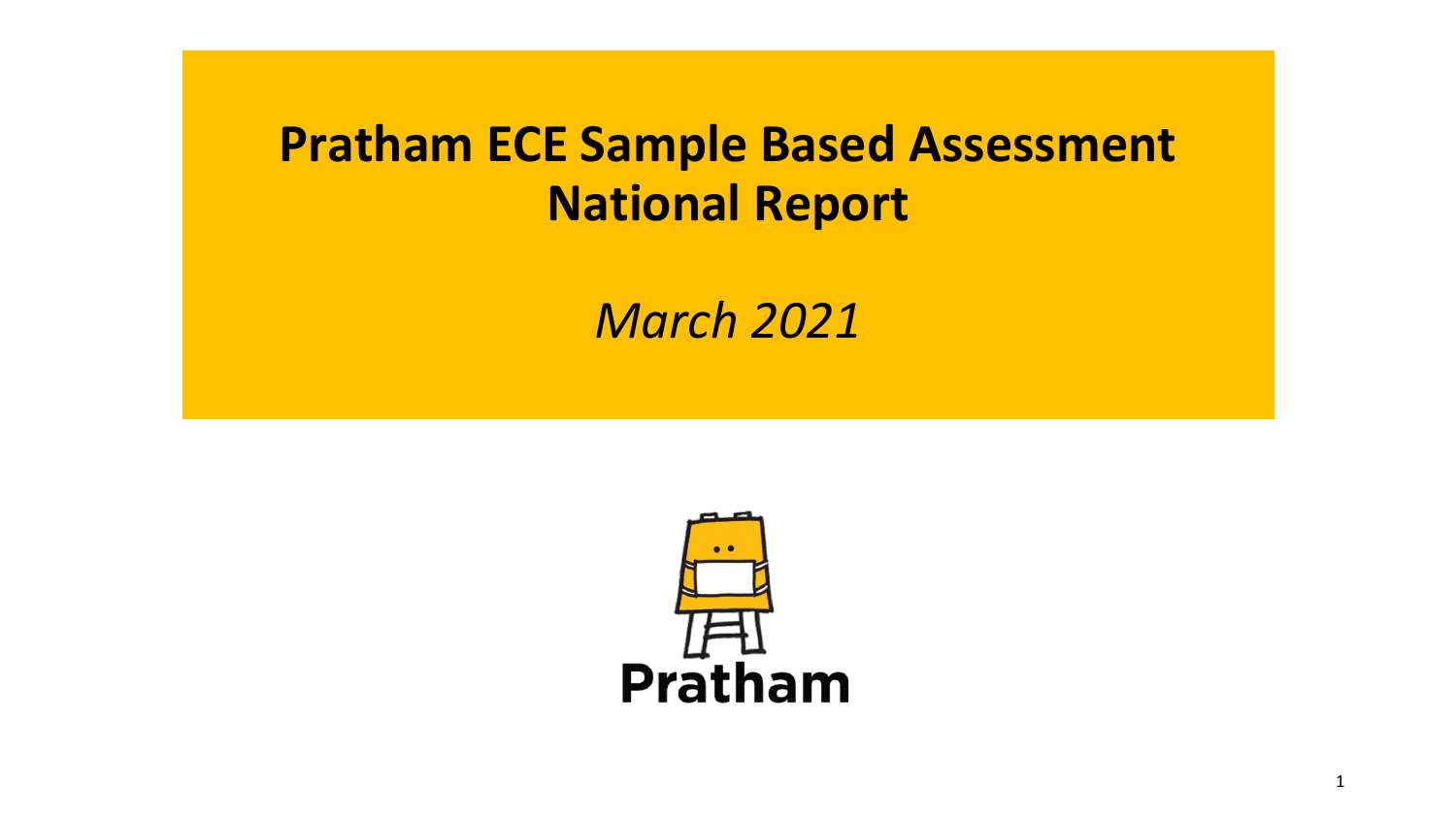# **ECE Sample Based Assessment**

| When?                                   | The assessment was conducted in Jan-2021                                                                                                                                                                                                                                                                                                                                                                                                                                                                                                                                                                                                               |
|-----------------------------------------|--------------------------------------------------------------------------------------------------------------------------------------------------------------------------------------------------------------------------------------------------------------------------------------------------------------------------------------------------------------------------------------------------------------------------------------------------------------------------------------------------------------------------------------------------------------------------------------------------------------------------------------------------------|
| Where?                                  | The assessment was conducted in all those villages/communities where the SBA happened in<br>AY 19-20, and where mobility was possible                                                                                                                                                                                                                                                                                                                                                                                                                                                                                                                  |
| <b>Which children</b><br>were assessed? | A total of 11,852 children* were assessed in Jan-2021. Out of these:<br>1) 5,579 children were assessed in Sept-2019 during the AY 19-20 SBA. These include only intervention<br>Anganwadi children.<br>2) 6,273 children were not assessed in Sept-2019 during the AY 19-20 SBA. These children include:<br>Children who were in intervention Anganwadis last year, but not tested during the SBA (56%)<br>Children who were in non-intervention Anganwadis last year, but started receiving messages during COVID (12%)<br>Children who are newly enrolled in Anganwadis in AY 20-21, but started receiving messages during COVID (29%)<br>$\bullet$ |
| What data was<br>collected?             | In addition to conducting the assessment, the following information was also collected:<br>1) Child Profile: Age, Last Year's Enrollment, This Year's Enrollment<br>2) Mother Profile: Personal Phone Availability, Education Qualification<br>3) Participation in Home Activities: Number of SMS/WhatsApp activities conducted in the last 7 days<br>4) Participation in Mohalla Activities: Participation in Mothers' Group Meetings and Children's Groups<br>5) Additional Education Support: Types of additional inputs received                                                                                                                   |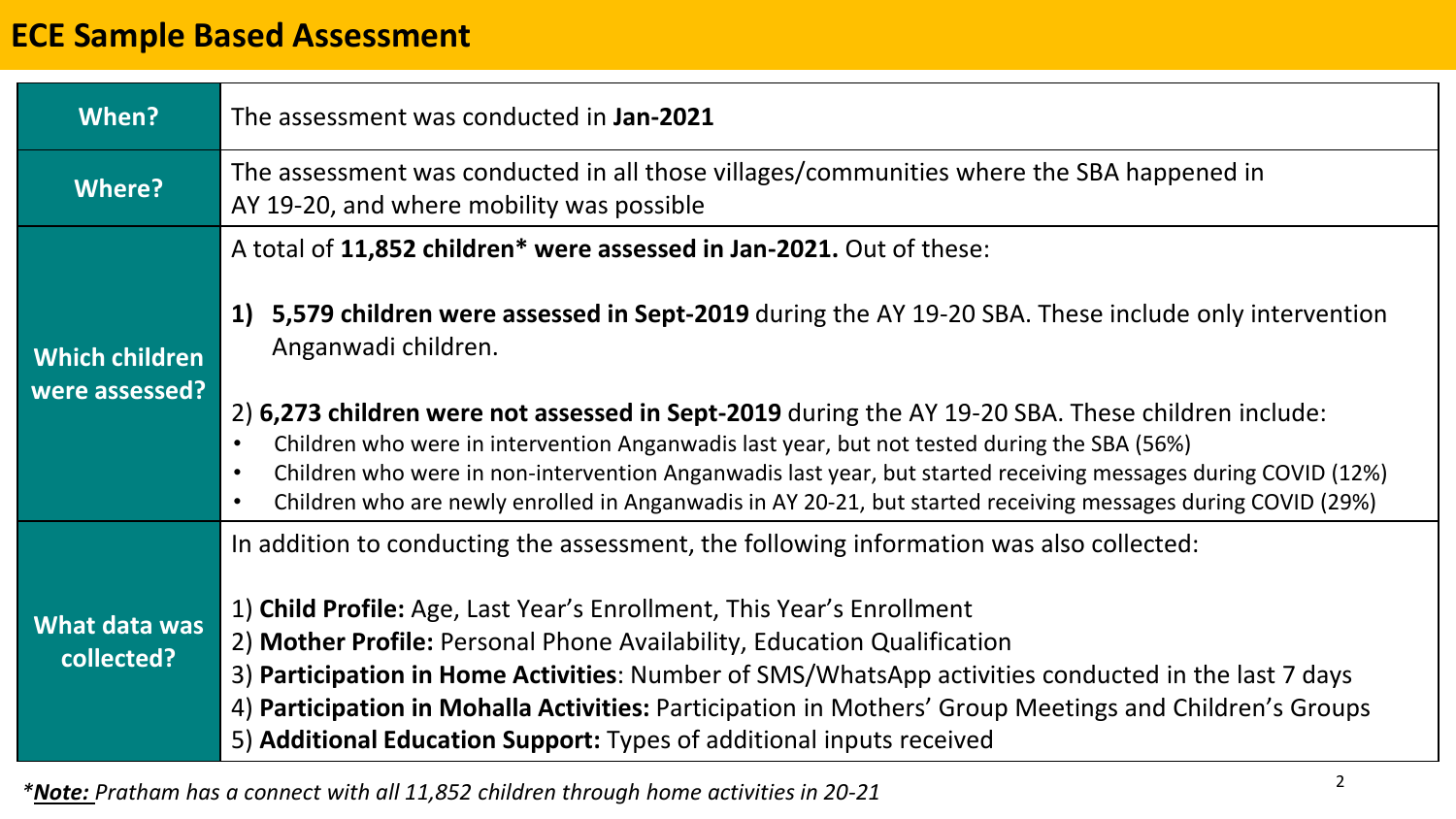## **Assessment Tool – For Children in the 3+ Age Bucket**

### **Pre-Math & Cognitive Development Language development**

#### **Number Recognition Classification cards**

| अंक पहचान (Number recognition) | 3+ Years |
|--------------------------------|----------|
|                                | 6        |
| 2                              |          |
| 3                              | 8        |
|                                | 9        |
| 5                              | Ъ.       |

#### **Matching cards Sequencing**







#### **Reading** त क ग प न म स ज र **2**



#### **Picture Card**



# **Social-Emotional**

Social-Emotional development is assessed through Self Introduction, where the child is asked:

- 1) What is your name?
- 2) Where do you live?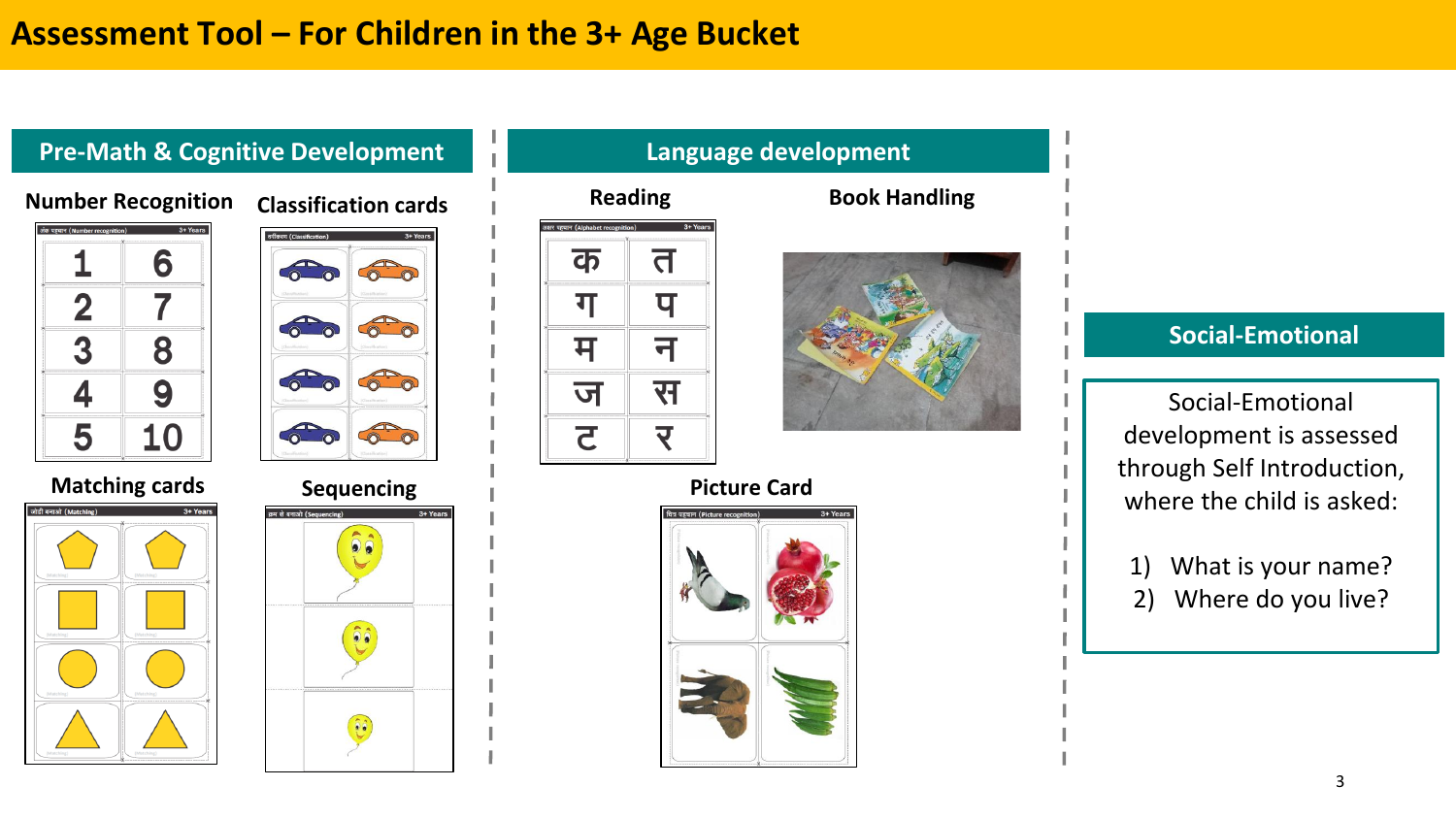### **Pre-Math & Cognitive Development Language development**



#### **Matching cards Sequencing**









### **Social-Emotional**

Social-Emotional development is assessed through Self Introduction, where the child is asked:

- 1) What is your name? 2) Where do you live?
	-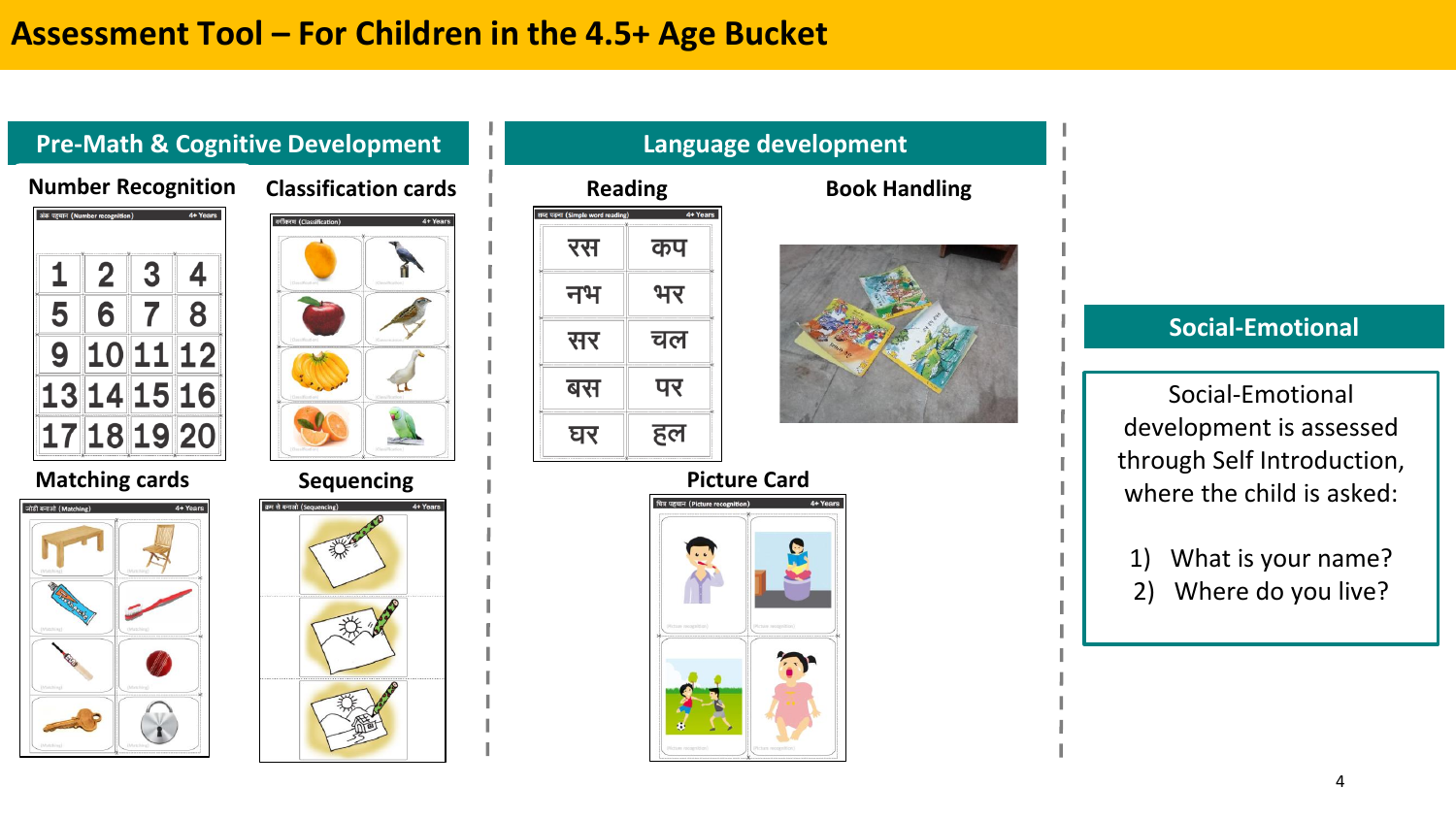|                | <b>SNO</b> | <b>TOPIC</b>                                          |  |  |  |  |  |  |
|----------------|------------|-------------------------------------------------------|--|--|--|--|--|--|
|                |            | Learning changes over the last 1.5 years              |  |  |  |  |  |  |
| $\overline{2}$ |            | Factors that had a relationship with learning changes |  |  |  |  |  |  |
|                | 2.1        | Engagement with daily home activities                 |  |  |  |  |  |  |
|                | 2.2        | Mothers' background – phone and education status      |  |  |  |  |  |  |
|                | 2.3        | Inputs from Anganwadi workers and teachers            |  |  |  |  |  |  |
| 3              |            | <b>Enrollment and participation trends</b>            |  |  |  |  |  |  |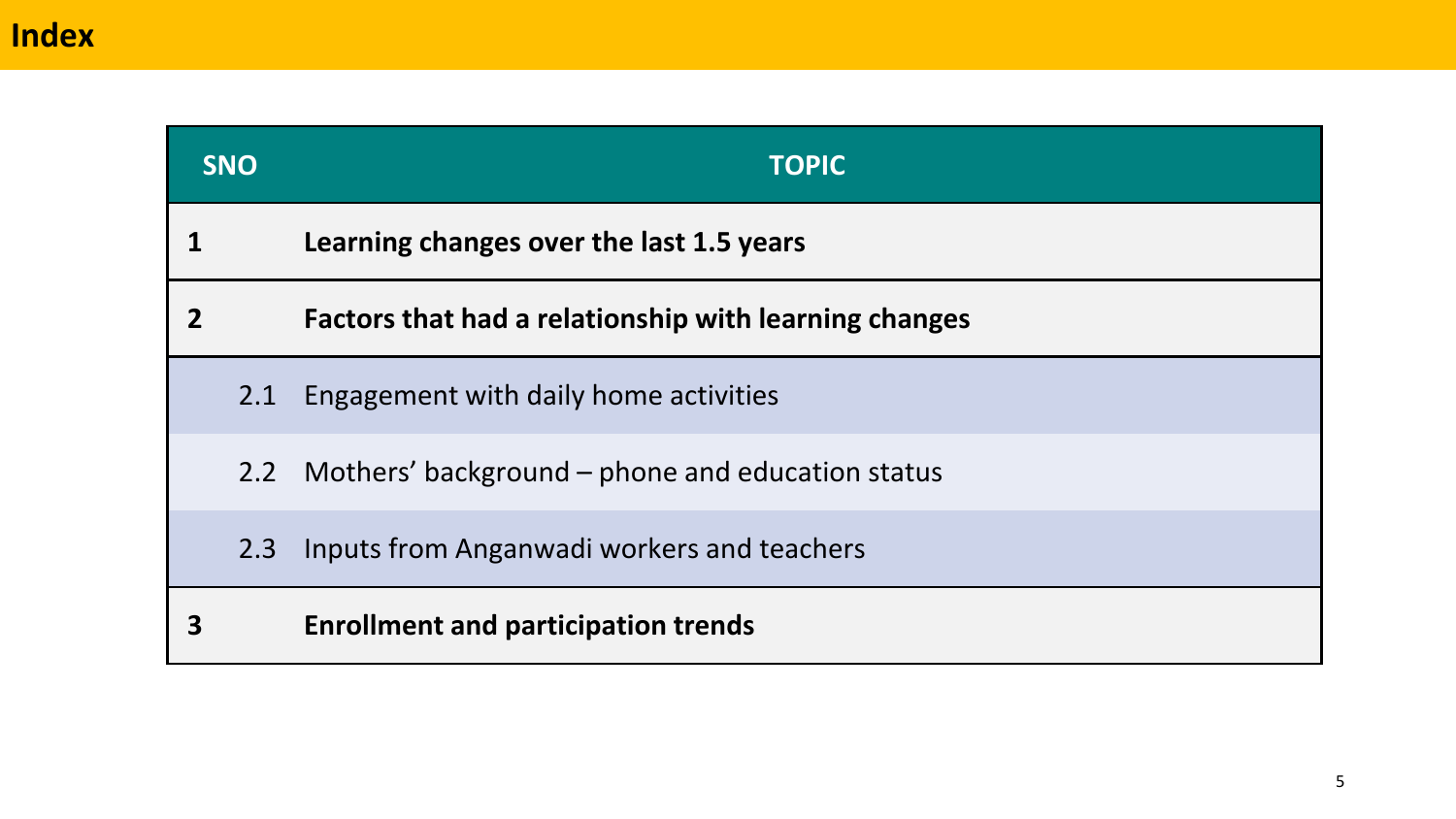# **Learning changes over the last 1.5 years**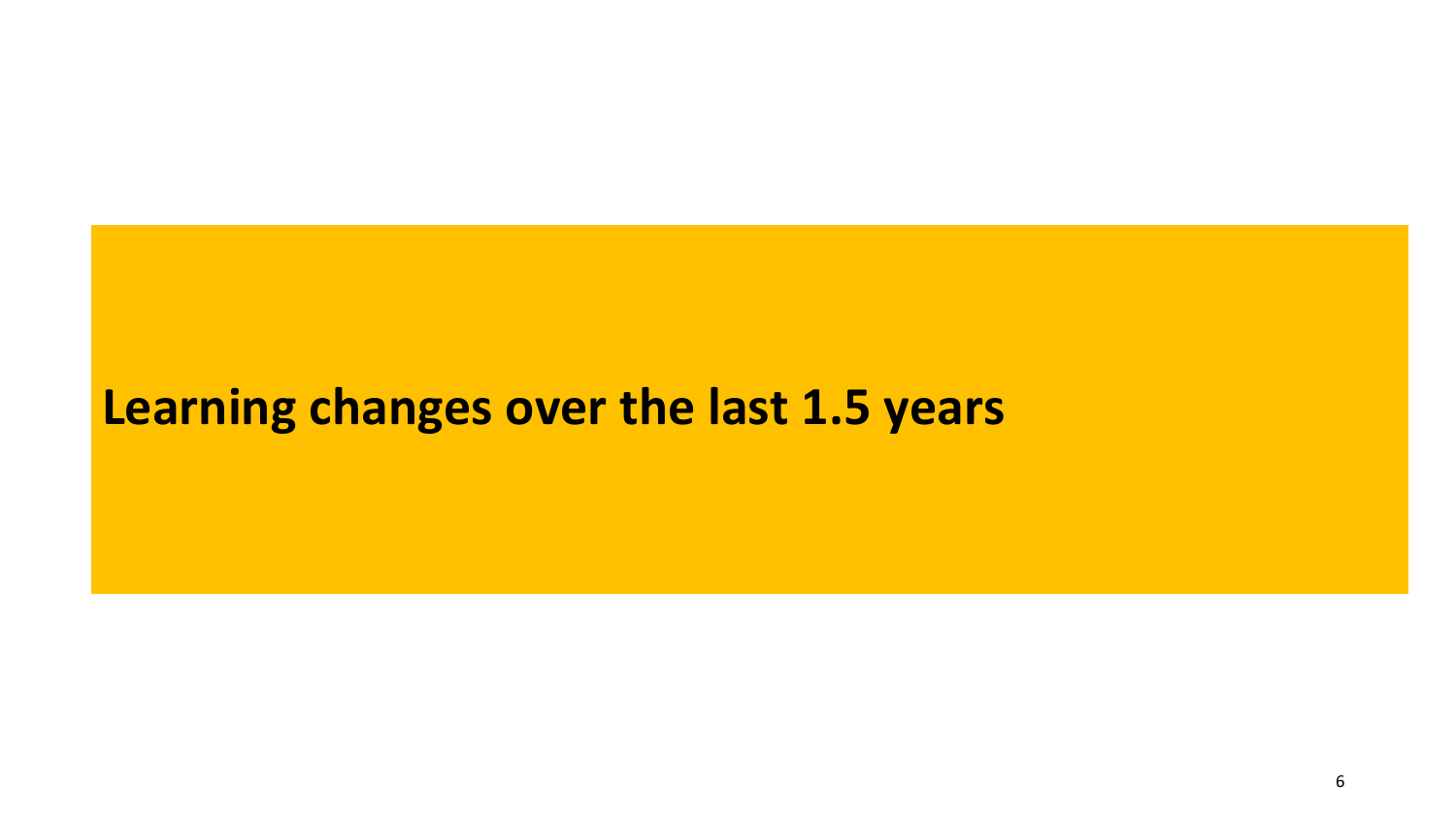# **Coverage - Children who were assessed in Sept-2019 and Jan-2021**

|                                                                                                                                                                                                                                                                                                                                                                                                                                                                                                                                                                                                                                                                                                                                                                                                  |                              | # Villages/  |       |       |       |
|--------------------------------------------------------------------------------------------------------------------------------------------------------------------------------------------------------------------------------------------------------------------------------------------------------------------------------------------------------------------------------------------------------------------------------------------------------------------------------------------------------------------------------------------------------------------------------------------------------------------------------------------------------------------------------------------------------------------------------------------------------------------------------------------------|------------------------------|--------------|-------|-------|-------|
| # Children Assessed in<br><b>Sept-2019 and Jan-2021</b><br><b>Communities</b><br><b>State</b><br>Program<br><b>Current</b><br><b>Covered</b><br>3 to 4.5 Years<br>Gujarat<br>50<br>78<br>389<br>Odisha<br>90<br>91<br><b>Hamara Gaon</b><br>Rajasthan<br>51<br>180<br>367<br>Gujarat<br>50<br>161<br>167<br><b>Stand Alone</b><br><b>Uttar Pradesh</b><br>79<br>192<br>Maharashtra<br>63<br>88<br>759<br>8<br>23<br>83<br>Andhra Pradesh<br>$\overline{7}$<br>8<br><b>Himachal Pradesh</b><br>29<br>Karnataka<br>20<br>56<br>178<br><b>Direct</b><br>26<br>Maharashtra<br>75<br>241<br>(ITC, MH Urban,<br><b>Tamil Nadu</b><br>49<br>14<br>51<br><b>ADP, Verizon)</b><br>14<br>33<br>56<br>Telangana<br>8<br><b>Uttar Pradesh</b><br>6<br>47<br><b>Uttarakhand</b><br>$\overline{7}$<br>17<br>36 | <b>Current</b><br>4.5+ Years | <b>Total</b> |       |       |       |
|                                                                                                                                                                                                                                                                                                                                                                                                                                                                                                                                                                                                                                                                                                                                                                                                  |                              |              |       |       | 467   |
|                                                                                                                                                                                                                                                                                                                                                                                                                                                                                                                                                                                                                                                                                                                                                                                                  |                              |              |       | 1,101 | 1,192 |
|                                                                                                                                                                                                                                                                                                                                                                                                                                                                                                                                                                                                                                                                                                                                                                                                  |                              |              |       |       | 547   |
| <b>Anganwadi Support</b>                                                                                                                                                                                                                                                                                                                                                                                                                                                                                                                                                                                                                                                                                                                                                                         |                              |              |       |       | 328   |
|                                                                                                                                                                                                                                                                                                                                                                                                                                                                                                                                                                                                                                                                                                                                                                                                  |                              |              |       | 1,008 | 1,200 |
|                                                                                                                                                                                                                                                                                                                                                                                                                                                                                                                                                                                                                                                                                                                                                                                                  |                              |              |       |       | 847   |
|                                                                                                                                                                                                                                                                                                                                                                                                                                                                                                                                                                                                                                                                                                                                                                                                  |                              |              |       |       | 106   |
|                                                                                                                                                                                                                                                                                                                                                                                                                                                                                                                                                                                                                                                                                                                                                                                                  |                              |              |       |       | 37    |
|                                                                                                                                                                                                                                                                                                                                                                                                                                                                                                                                                                                                                                                                                                                                                                                                  |                              |              |       |       | 234   |
|                                                                                                                                                                                                                                                                                                                                                                                                                                                                                                                                                                                                                                                                                                                                                                                                  |                              |              |       |       | 316   |
|                                                                                                                                                                                                                                                                                                                                                                                                                                                                                                                                                                                                                                                                                                                                                                                                  |                              |              |       |       | 100   |
|                                                                                                                                                                                                                                                                                                                                                                                                                                                                                                                                                                                                                                                                                                                                                                                                  |                              |              |       |       | 89    |
|                                                                                                                                                                                                                                                                                                                                                                                                                                                                                                                                                                                                                                                                                                                                                                                                  |                              |              |       |       | 55    |
|                                                                                                                                                                                                                                                                                                                                                                                                                                                                                                                                                                                                                                                                                                                                                                                                  |                              |              |       |       | 53    |
|                                                                                                                                                                                                                                                                                                                                                                                                                                                                                                                                                                                                                                                                                                                                                                                                  | <b>Total</b>                 | 485          | 1,064 | 4,515 | 5,579 |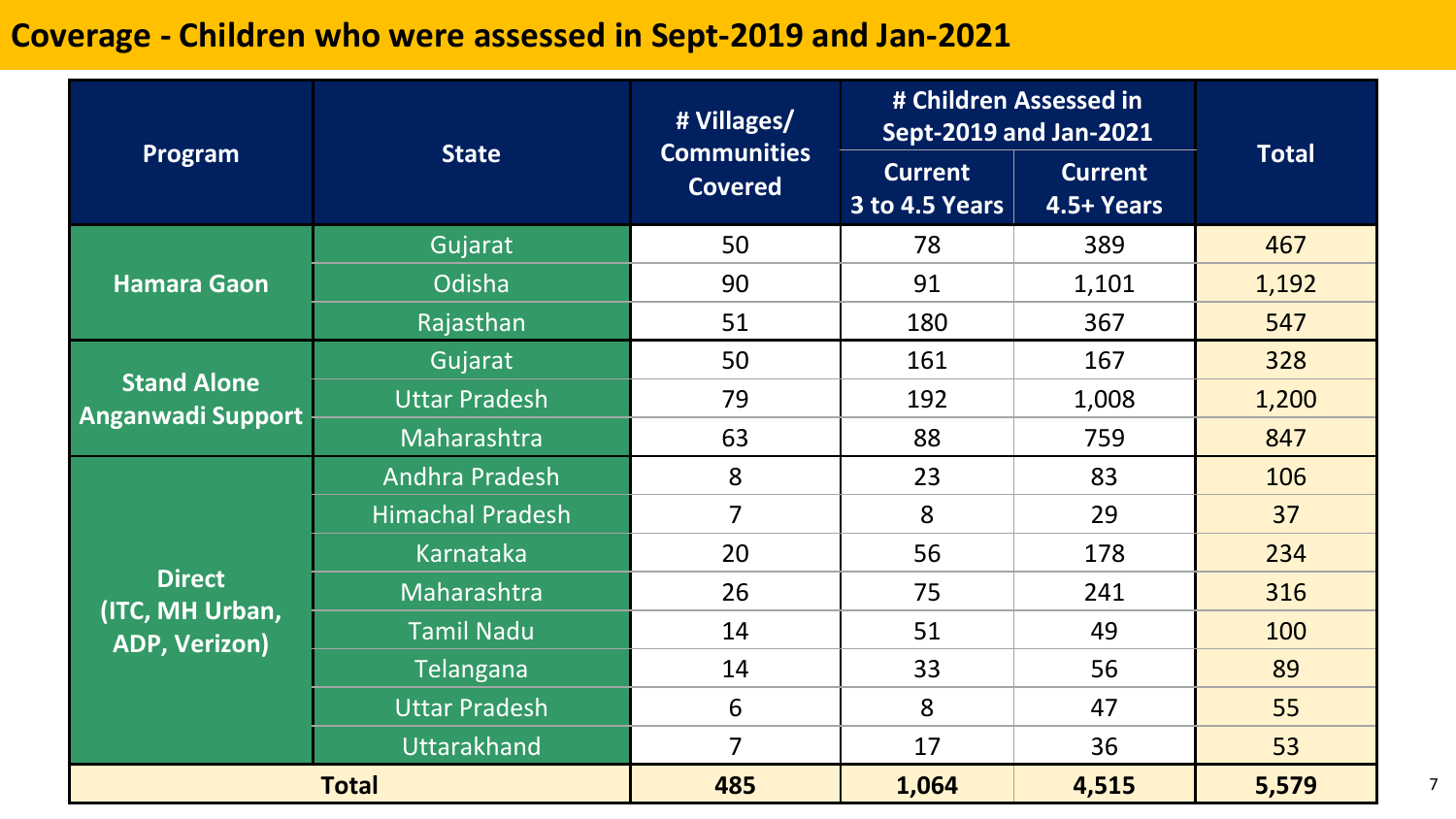# **Overview of Children Assessed in Sept-2019 and Jan-2021**



- A very small percentage of our sample for comparing learning changes were age 3 children the learning changes were primarily for age 4 to 6+ children
- This year (AY 20-21), 75% of children were enrolled in Anganwadis and 18% were enrolled in Std 1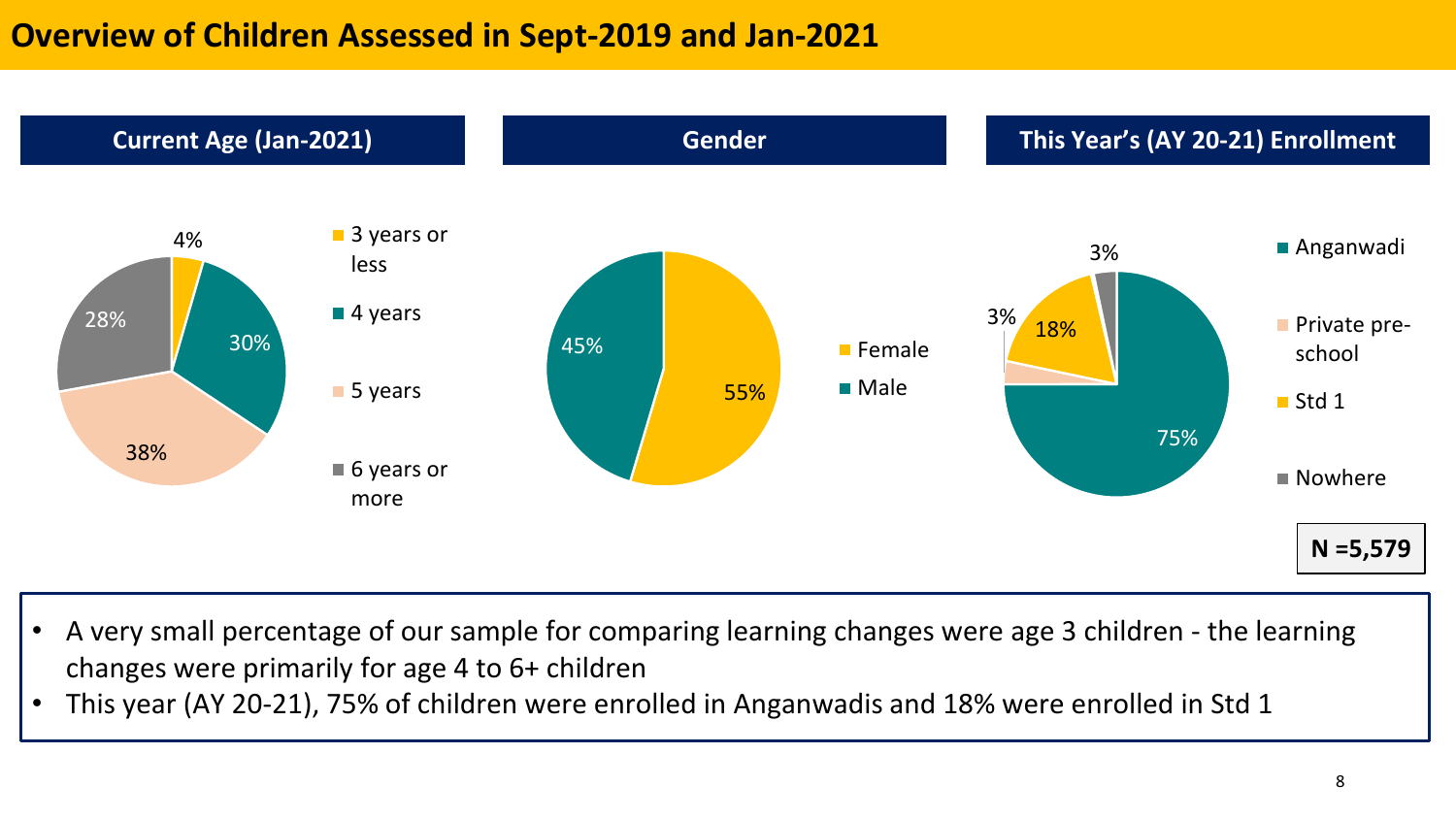# **% Children who could do various activities increased by ~20 percentage points**



• Across most activities, there was a growth of ~20 pp in children who could do an activity in Jan-2021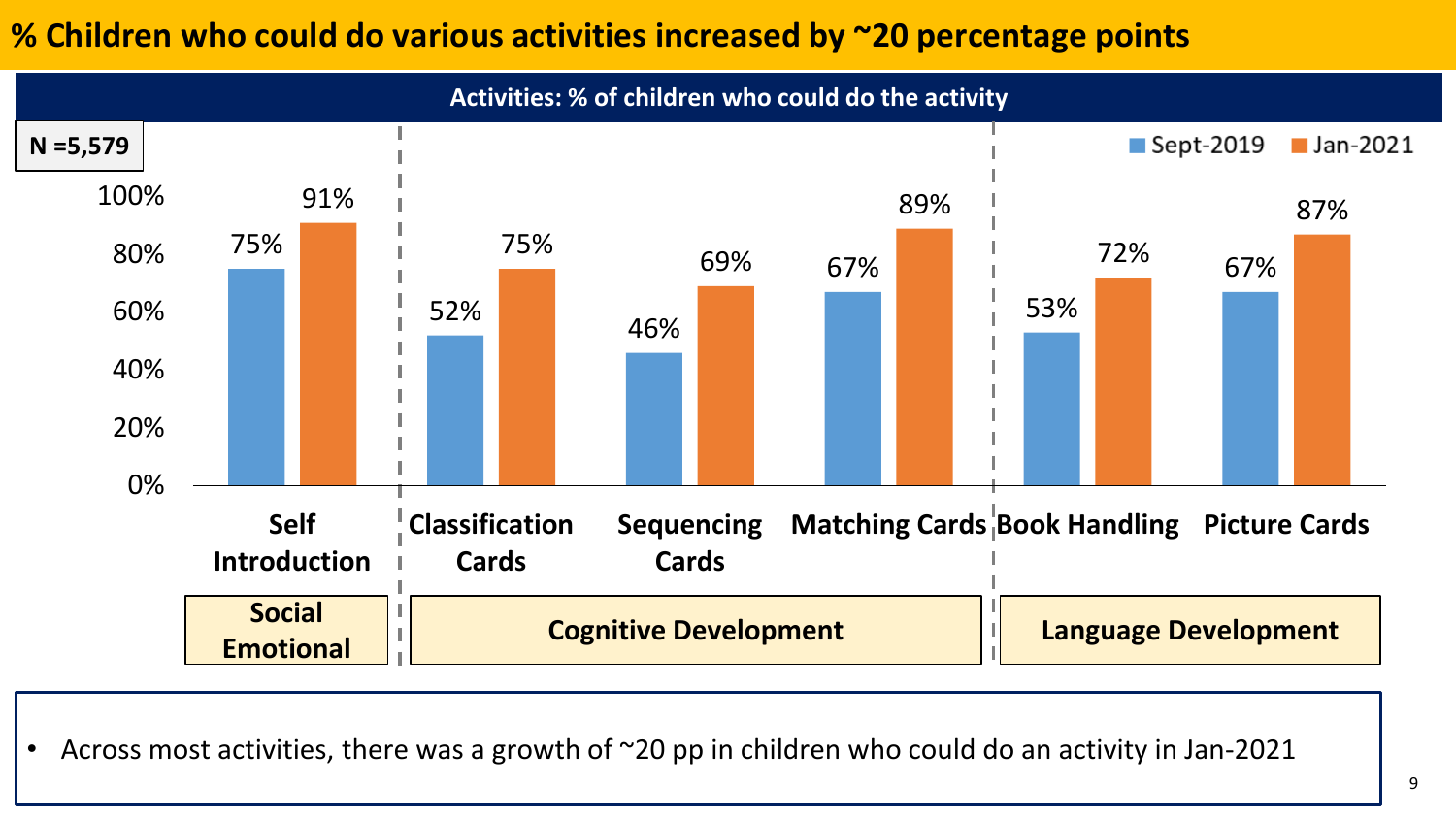# **A significant number of children made progress in cognitive development activities**

### **Classification Cards: Sept-19 vs Jan-21**

|                        | Jan-2021 Assessment |             |        |                          |  |  |  |  |  |  |  |  |
|------------------------|---------------------|-------------|--------|--------------------------|--|--|--|--|--|--|--|--|
|                        |                     | Cannot Do   | Can Do | <b>Total</b>             |  |  |  |  |  |  |  |  |
| Sept-<br>2019          | Cannot Do           | 38%         | 62%    | 2,654 (48%)              |  |  |  |  |  |  |  |  |
| <b>Assessml</b><br>ent | Can Do              | 14%         | 86%    | 2,925 (52%)              |  |  |  |  |  |  |  |  |
|                        | <b>Total</b>        | 1,402 (25%) |        | 4,177 (75%) 5,579 (100%) |  |  |  |  |  |  |  |  |

### **Sequencing Cards: Sept-19 vs Jan-21**

|                        | Jan-2021 Assessment |             |        |                          |  |  |  |  |  |  |  |  |  |
|------------------------|---------------------|-------------|--------|--------------------------|--|--|--|--|--|--|--|--|--|
| Sept-l<br>2019         |                     | Cannot Do   | Can Do | <b>Total</b>             |  |  |  |  |  |  |  |  |  |
|                        | Cannot Do           | 44%         | 56%    | 3,032 (54%)              |  |  |  |  |  |  |  |  |  |
| <b>Assessml</b><br>ent | Can Do              | 16%         | 84%    | 2,547 (46%)              |  |  |  |  |  |  |  |  |  |
|                        | <b>Total</b>        | 1,735 (31%) |        | 3,844 (69%) 5,579 (100%) |  |  |  |  |  |  |  |  |  |

#### **Matching Cards: Sept-19 vs Jan-21**

|               |                  | Jan-2021 Assessment |        |                          |  |  |  |  |  |  |  |  |  |  |
|---------------|------------------|---------------------|--------|--------------------------|--|--|--|--|--|--|--|--|--|--|
|               |                  | Cannot Do           | Can Do | <b>Total</b>             |  |  |  |  |  |  |  |  |  |  |
| Sept-<br>2019 | <b>Cannot Do</b> | 22%                 | 78%    | 1,827 (33%)              |  |  |  |  |  |  |  |  |  |  |
| Assessml      | Can Do           | 6%                  | 94%    | 3,752 (67%)              |  |  |  |  |  |  |  |  |  |  |
| ent           | <b>Total</b>     | 631 (11%)           |        | 4,948 (89%) 5,579 (100%) |  |  |  |  |  |  |  |  |  |  |

- For children who could not do various cognitive development activities in Sept-2019, a significant proportion had learning progress
- Furthermore more than ~85% who could do the activities in Sept-2019 retained their learning levels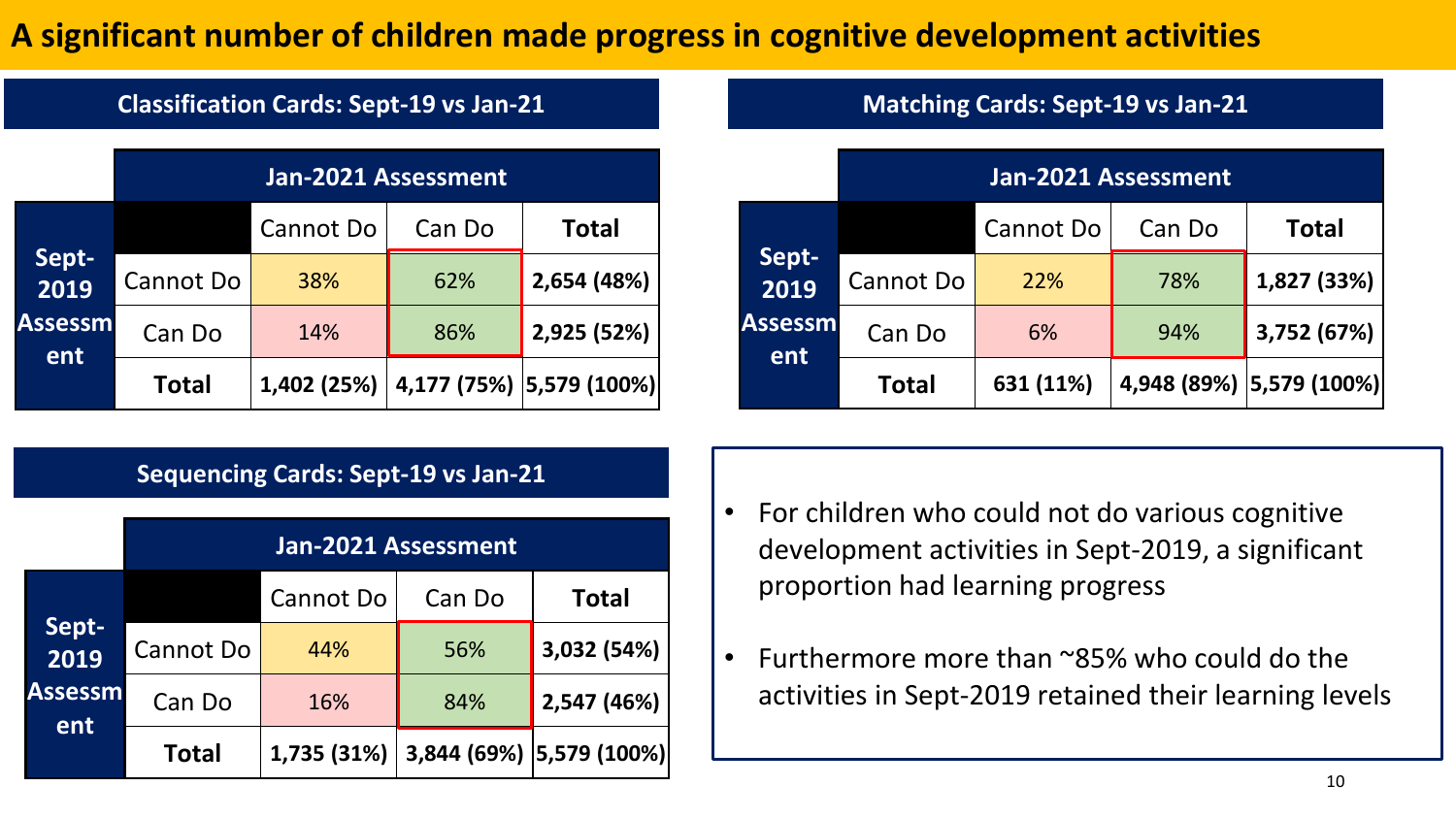**Reading: Progress of children from Sept-2019 to Jan-2021 Assessments**



- 66% of children who were beginners in Sept-2019, remained at the beginner level in Jan-2021
- The % of Letter+ children grew from 25% to 46% (21 pp improvement) over the course of 1.5 years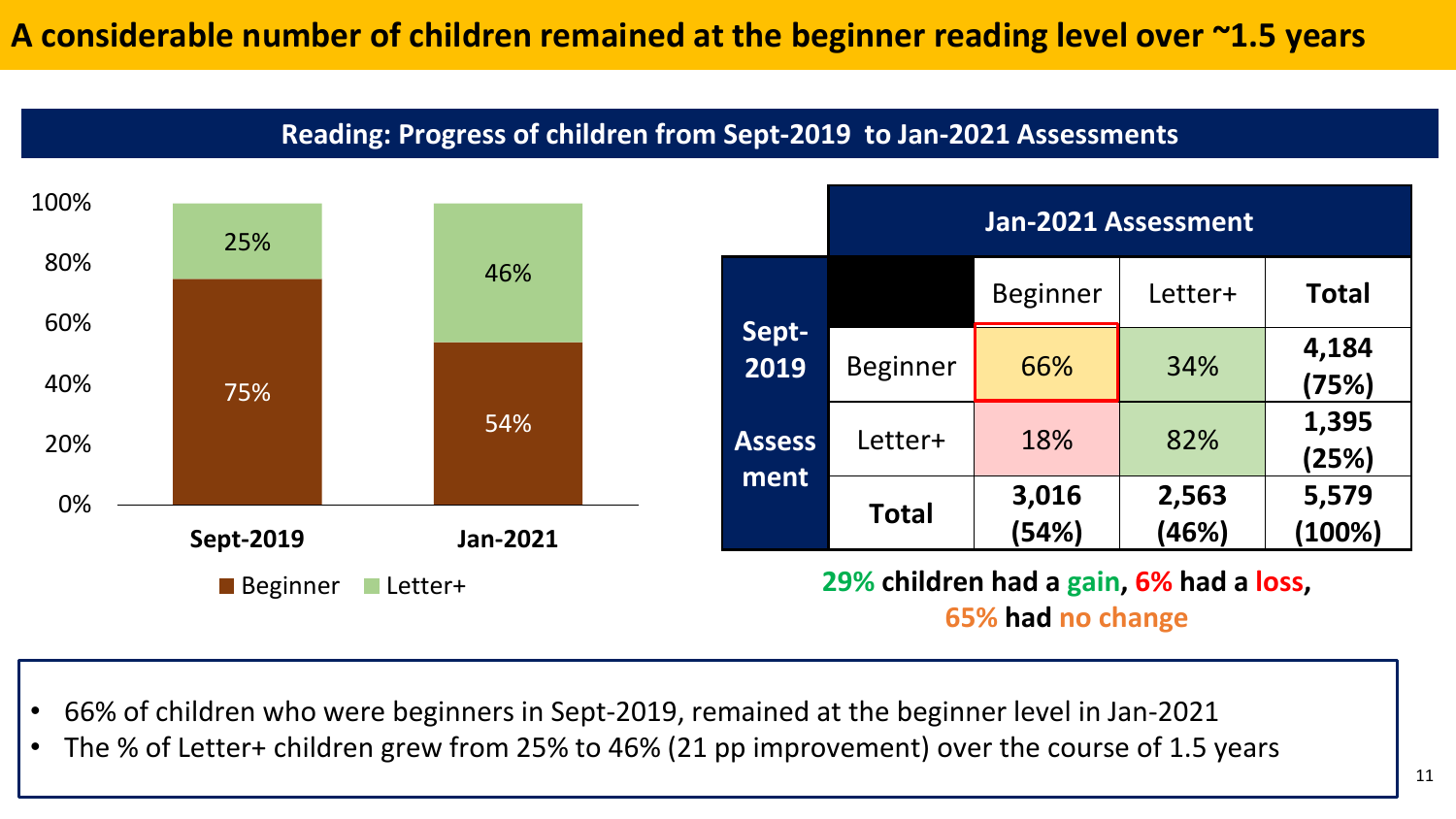## **…and this applies to children across all ages**

|               | <b>Reading Progress: Age 4</b> |                                |                     |                 |           |                 |  |                            |                 |                 |                 |                                                                                                      |                 |  |
|---------------|--------------------------------|--------------------------------|---------------------|-----------------|-----------|-----------------|--|----------------------------|-----------------|-----------------|-----------------|------------------------------------------------------------------------------------------------------|-----------------|--|
|               |                                |                                |                     |                 |           |                 |  | Jan-2021 Assessment        |                 |                 |                 |                                                                                                      |                 |  |
|               |                                |                                |                     |                 |           |                 |  | <b>Beginner</b><br>Letter+ |                 | <b>Total</b>    |                 |                                                                                                      |                 |  |
|               |                                |                                | Sept-<br>2019       | <b>Beginner</b> |           | 64%             |  |                            | 36%             | 1,389 (84%)     |                 |                                                                                                      |                 |  |
|               |                                |                                | <b>Assess</b>       | Letter+         |           | 11%             |  |                            | 89%             | 267 (16%)       |                 |                                                                                                      |                 |  |
|               | ment                           |                                | <b>Total</b>        |                 | 915 (55%) |                 |  | 741 (45%)                  | 1,656<br>(100%) |                 |                 |                                                                                                      |                 |  |
|               |                                | <b>Reading Progress: Age 5</b> |                     |                 |           |                 |  |                            |                 |                 |                 | <b>Reading Progress: Age 6 or more</b>                                                               |                 |  |
|               |                                |                                | Jan-2021 Assessment |                 |           |                 |  |                            |                 |                 |                 | Jan-2021 Assessment                                                                                  |                 |  |
|               |                                | <b>Beginner</b>                |                     | Letter+         |           | Total           |  |                            |                 |                 | <b>Beginner</b> | Letter+                                                                                              | <b>Total</b>    |  |
| Sept-<br>2019 | <b>Beginner</b>                | 69%                            |                     | 31%             |           | 1,627(77%)      |  | Sept-<br>2019              |                 | <b>Beginner</b> | 66%             | 34%                                                                                                  | 950 (61%)       |  |
| <b>Assess</b> | Letter+                        | 19%                            |                     | 81%             |           | 482 (33%)       |  | <b>Assess</b>              |                 | Letter+         | 20%             | 80%                                                                                                  | 609 (39%)       |  |
| ment          | <b>Total</b>                   | 1,214 (58%)                    |                     | 895 (42%)       |           | 2,109<br>(100%) |  | ment                       |                 | <b>Total</b>    | 746 (48%)       | 813 (52%)                                                                                            | 1,559<br>(100%) |  |
| $\bullet$     |                                |                                |                     |                 |           |                 |  |                            |                 |                 |                 | Even amongst children of Ages 5 and 6, more than 65% children remained at the beginner reading level |                 |  |

across the two assessments – we need to focus on foundational skills before school re-openings  $1^{12}$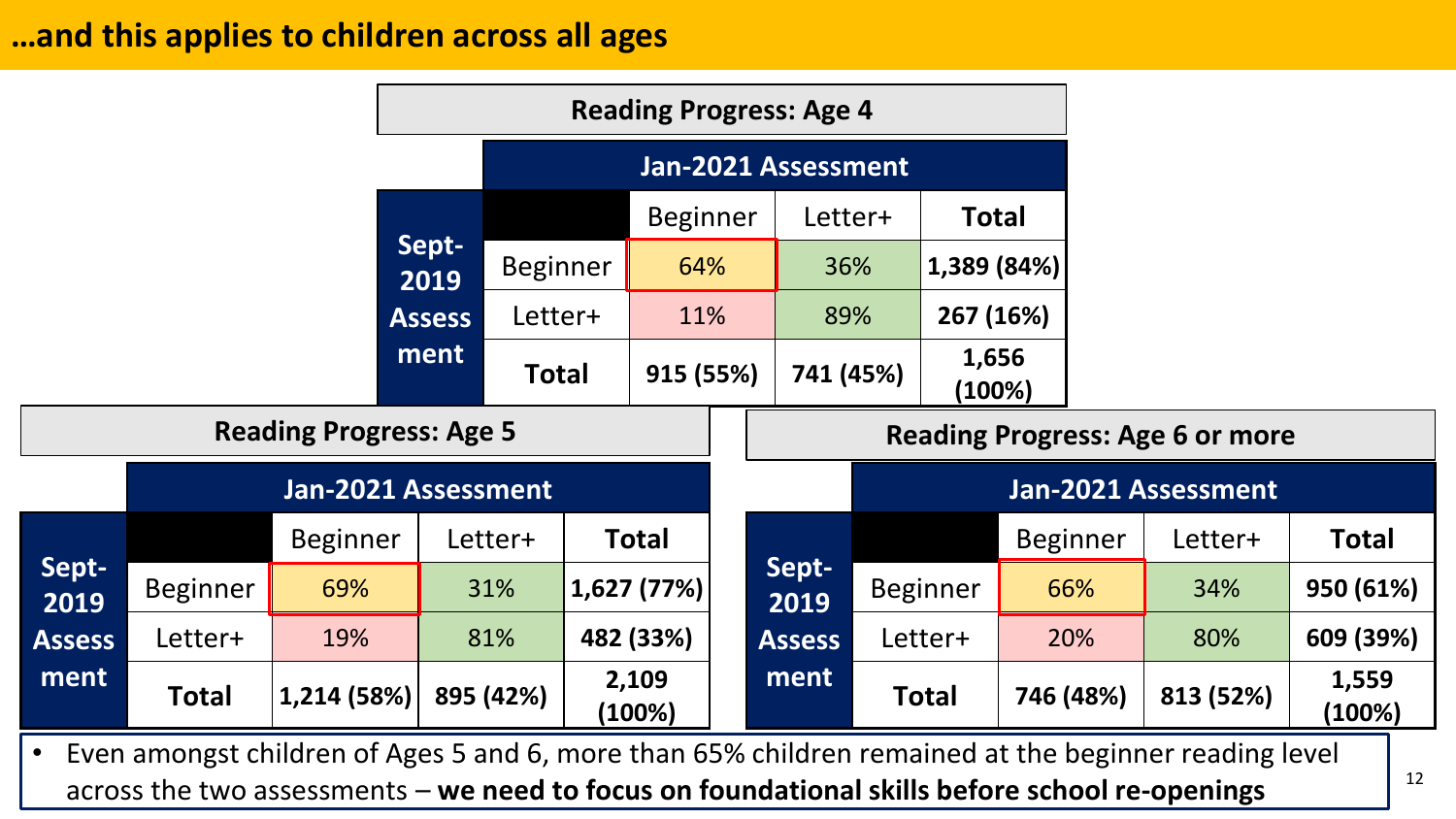### **Number Recognition: Progress of children from Sept-2019 to Jan-2021 Assessments**



- 56% of children who were Beginners in Sept-2019, remained at the Beginner level in Jan-2021
- The % children who could recognize numbers grew from 31% to 58% (27 pp improvement) over the course of 1.5 years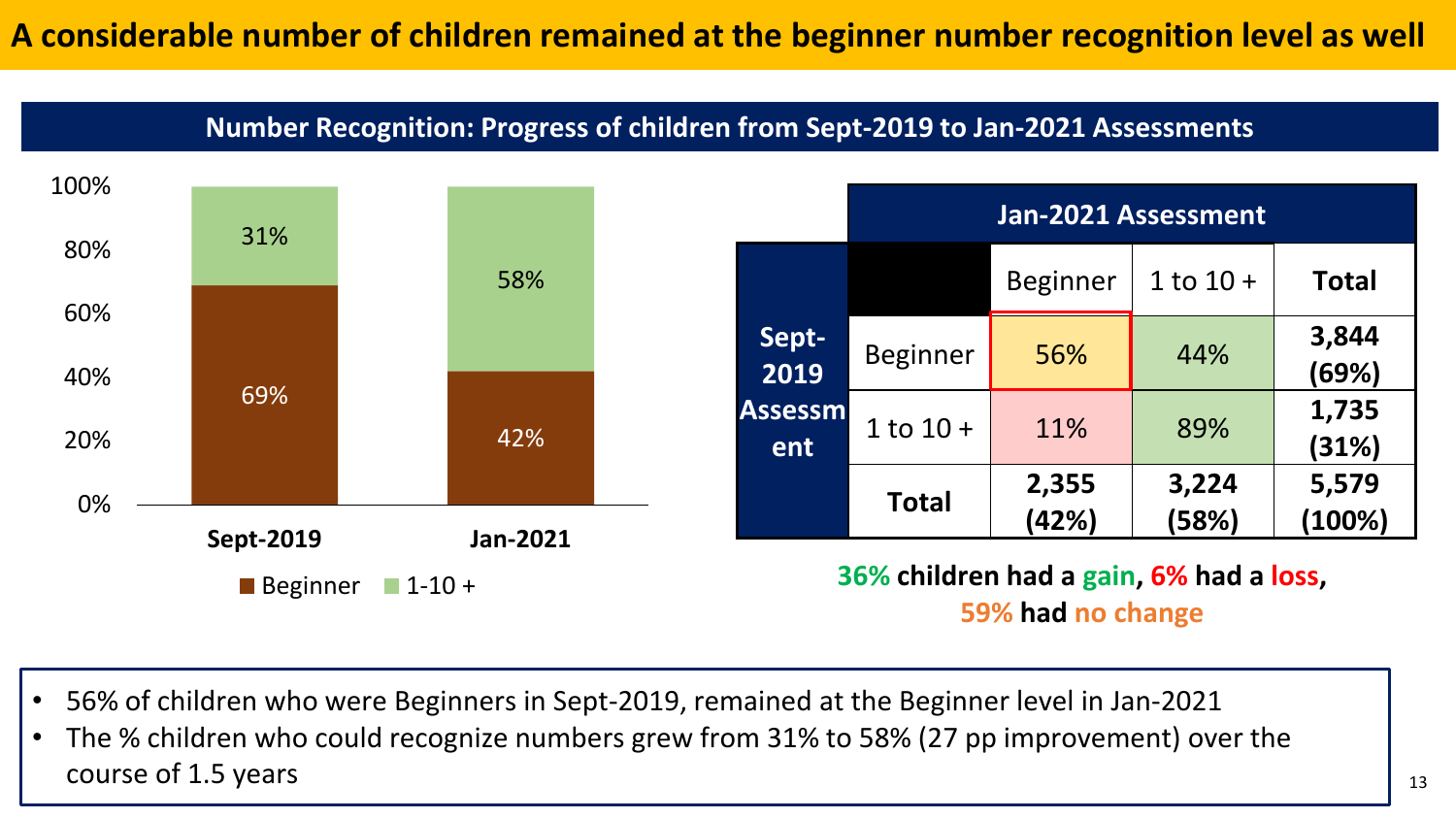## **…and this applies to children across all ages**

|               |                                           |                     |               |                     | <b>Number Recognition Progress: Age 4</b> |                 |     |               |  |               |  |                 |                                                   |                 |
|---------------|-------------------------------------------|---------------------|---------------|---------------------|-------------------------------------------|-----------------|-----|---------------|--|---------------|--|-----------------|---------------------------------------------------|-----------------|
|               |                                           |                     |               | Jan-2021 Assessment |                                           |                 |     |               |  |               |  |                 |                                                   |                 |
|               |                                           |                     |               |                     |                                           | <b>Beginner</b> |     |               |  | $1$ to $10 +$ |  | <b>Total</b>    |                                                   |                 |
|               |                                           |                     | Sept-<br>2019 |                     | <b>Beginner</b>                           |                 | 54% |               |  | 46%           |  | 1,303 (79%)     |                                                   |                 |
|               |                                           |                     | <b>Assess</b> |                     | $1$ to $10 +$                             |                 | 10% |               |  | 90%           |  | 353 (21%)       |                                                   |                 |
|               |                                           |                     | ment          |                     | <b>Total</b>                              | 743 (45%)       |     |               |  | 913 (55%)     |  | 1,656<br>(100%) |                                                   |                 |
|               | <b>Number Recognition Progress: Age 5</b> |                     |               |                     |                                           |                 |     |               |  |               |  |                 | <b>Number Recognition Progress: Age 6 or more</b> |                 |
|               |                                           | Jan-2021 Assessment |               |                     |                                           |                 |     |               |  |               |  |                 | Jan-2021 Assessment                               |                 |
|               |                                           | <b>Beginner</b>     | $1$ to $10 +$ |                     | <b>Total</b>                              |                 |     |               |  |               |  | <b>Beginner</b> | $1$ to $10 +$                                     | <b>Total</b>    |
| Sept-<br>2019 | <b>Beginner</b>                           | 59%                 | 41%           |                     | 1,488 (71%)                               |                 |     | Sept-<br>2019 |  | Beginner      |  | 56%             | 44%                                               | 847 (54%)       |
| <b>Assess</b> | $1$ to $10 +$                             | 12%                 | 88%           |                     | 621 (29%)                                 |                 |     | <b>Assess</b> |  | $1$ to $10 +$ |  | 10%             | 90%                                               | 712 (46%)       |
| ment          | <b>Total</b>                              | 947 (45%)           | 1,162 (55%)   |                     | 2,109<br>(100%)                           |                 |     | ment          |  | <b>Total</b>  |  | 547 (35%)       | 1,012 (65%)                                       | 1,559<br>(100%) |

• Even amongst children of Ages 5 and 6, more than 55% children remained at Beginner across the two assessments – **we need to focus on foundational skills before school re-openings** <sup>14</sup>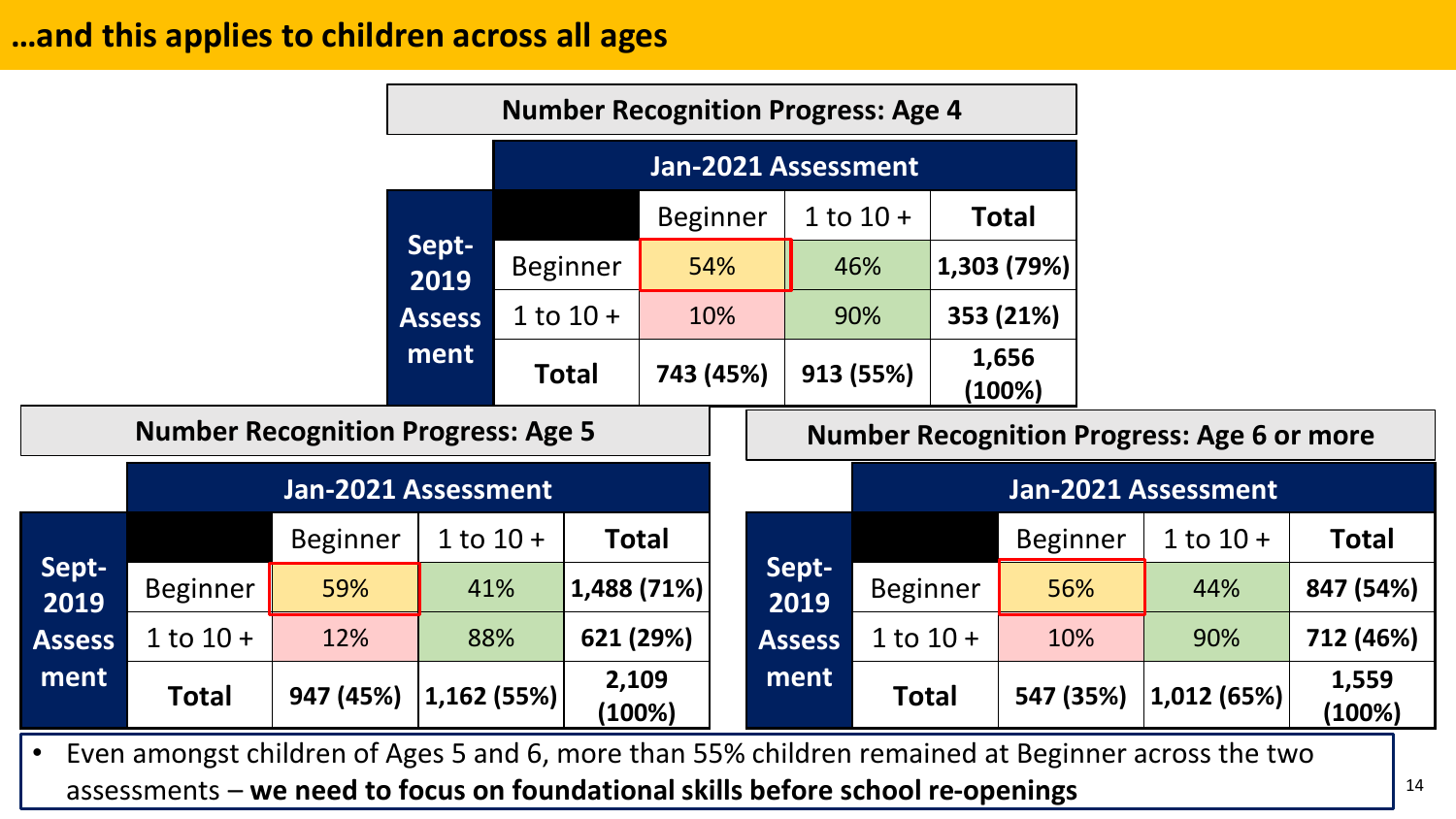# **Key Takeaways**

#### **Learning Levels**

- A significant number of children made progress in cognitive development activities over the last 1.5 years
- However, amongst children of Ages 5 and 6, more than 55% children could not read letters or recognize numbers over the last 1.5 years – focus on foundational skills is essential before school reopenings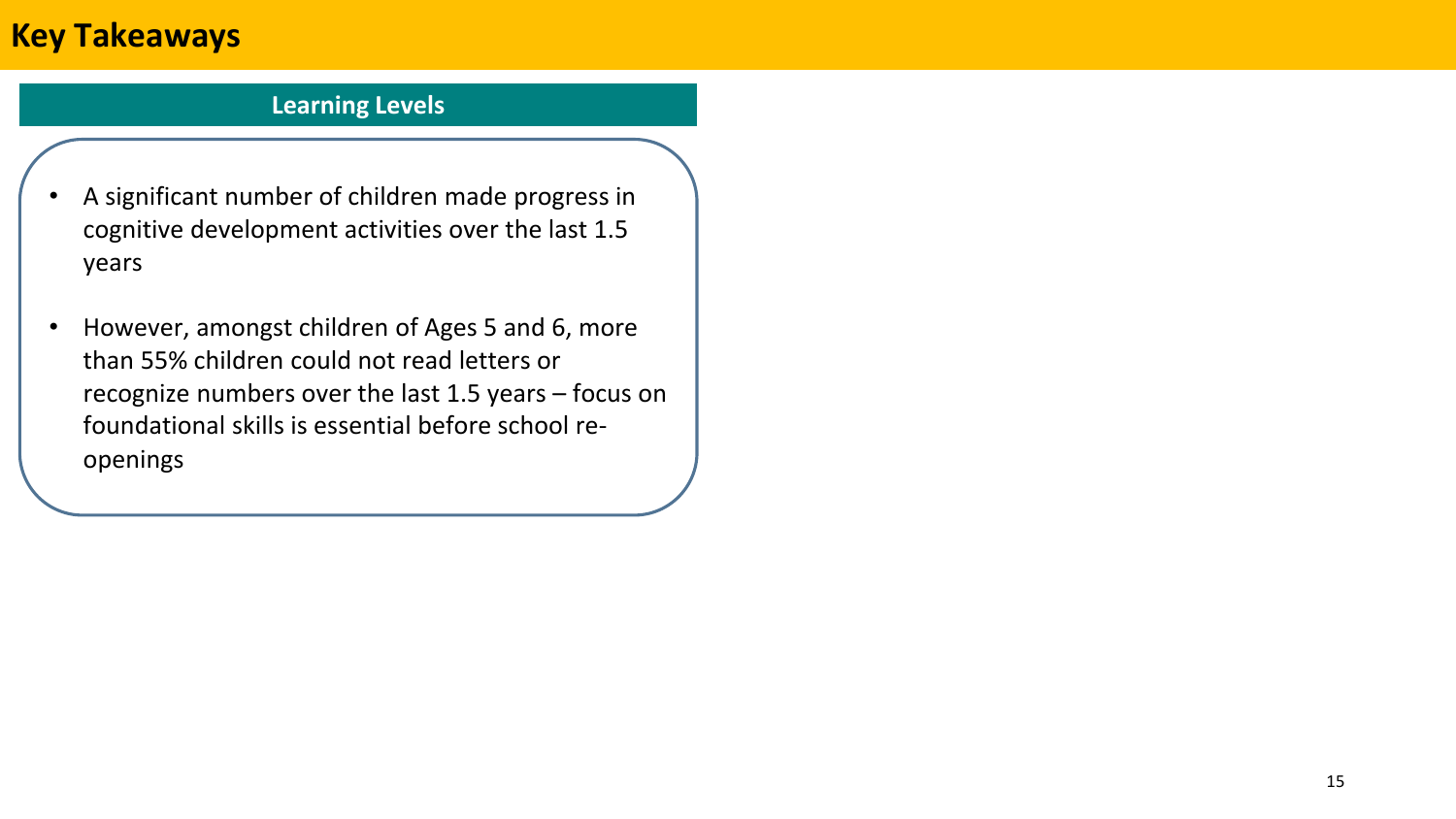# **Factors that had a relationship with learning changes**

**Engagement with daily home activities**

**2**

**3**

**Mother's background – phone and education**

**Inputs from Anganwadi workers and teachers**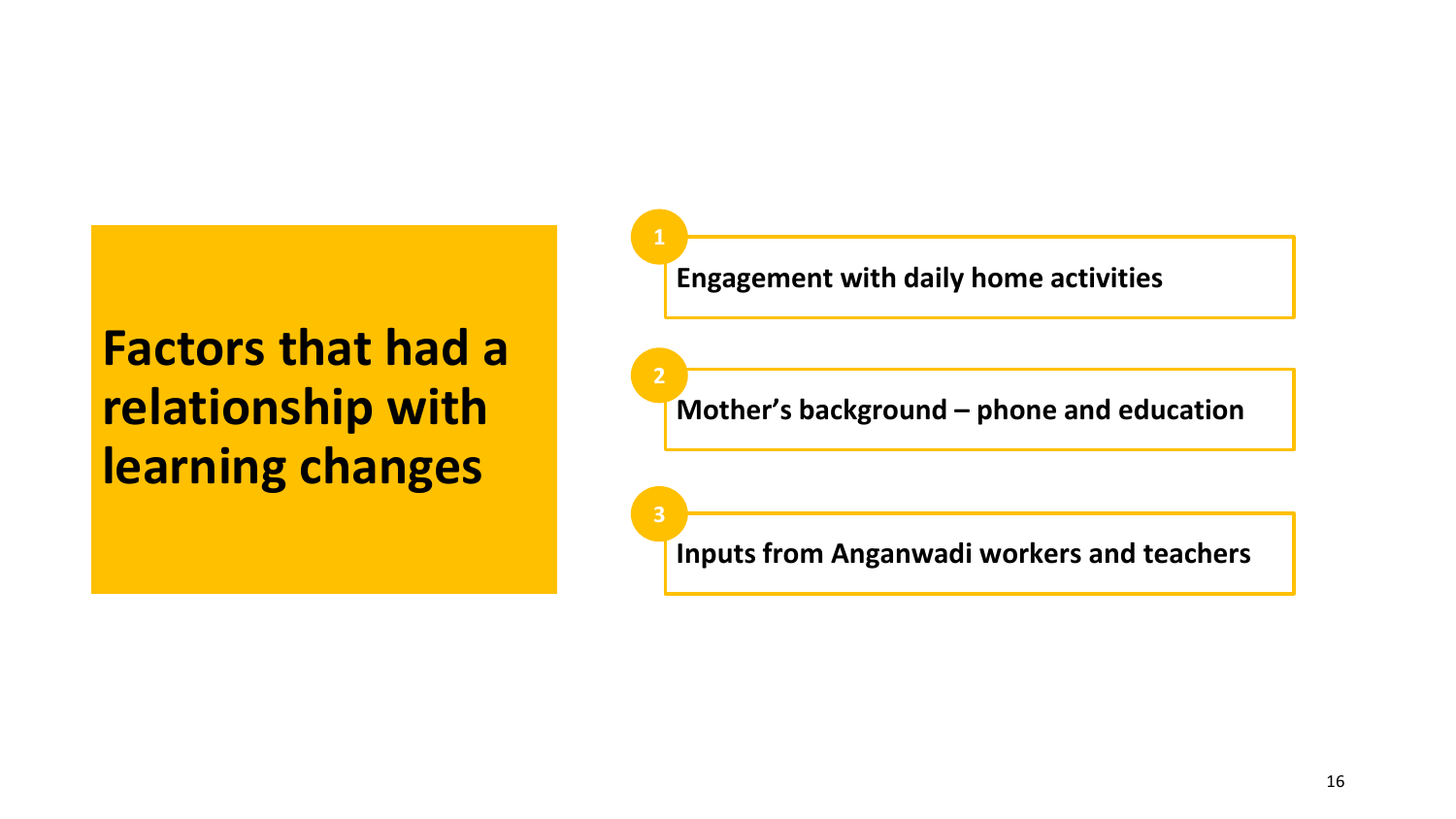# **Learning gains are higher when engagement with home activities is higher**

*Engagement with home activities refers to the % of daily activities that were conducted with the child over the last 7 days (completion rate in the sampled week is taken as a proxy for engagement)*

| % Children who<br>had activities at | <b>Number of</b><br><b>Children</b> |                  | % Children at Letter+ Level |                  | % Children who can recognize<br>numbers |          |                  |  |
|-------------------------------------|-------------------------------------|------------------|-----------------------------|------------------|-----------------------------------------|----------|------------------|--|
| home                                |                                     | <b>Sept-2019</b> | <b>Jan-2021</b>             | Growth           | <b>Sept-2019</b>                        | Jan-2021 | <b>Growth</b>    |  |
| Less than 50%                       | 541                                 | 23%              | 31%                         | 8 pp             | 30%                                     | 49%      | 19 <sub>pp</sub> |  |
| 50% to 74%                          | 1,831                               | 26%              | 45%                         | 19 <sub>pp</sub> | 34%                                     | 58%      | $25$ pp          |  |
| 75% to 100%                         | 3,047                               | 25%              | 51%                         | $26$ pp          | 30%                                     | 59%      | $29$ pp          |  |

- Children who completed more than 50% of the activities, i.e. children with higher engagement, have higher learning gains
- **Thus children have better outcomes if engagement with home activities is higher**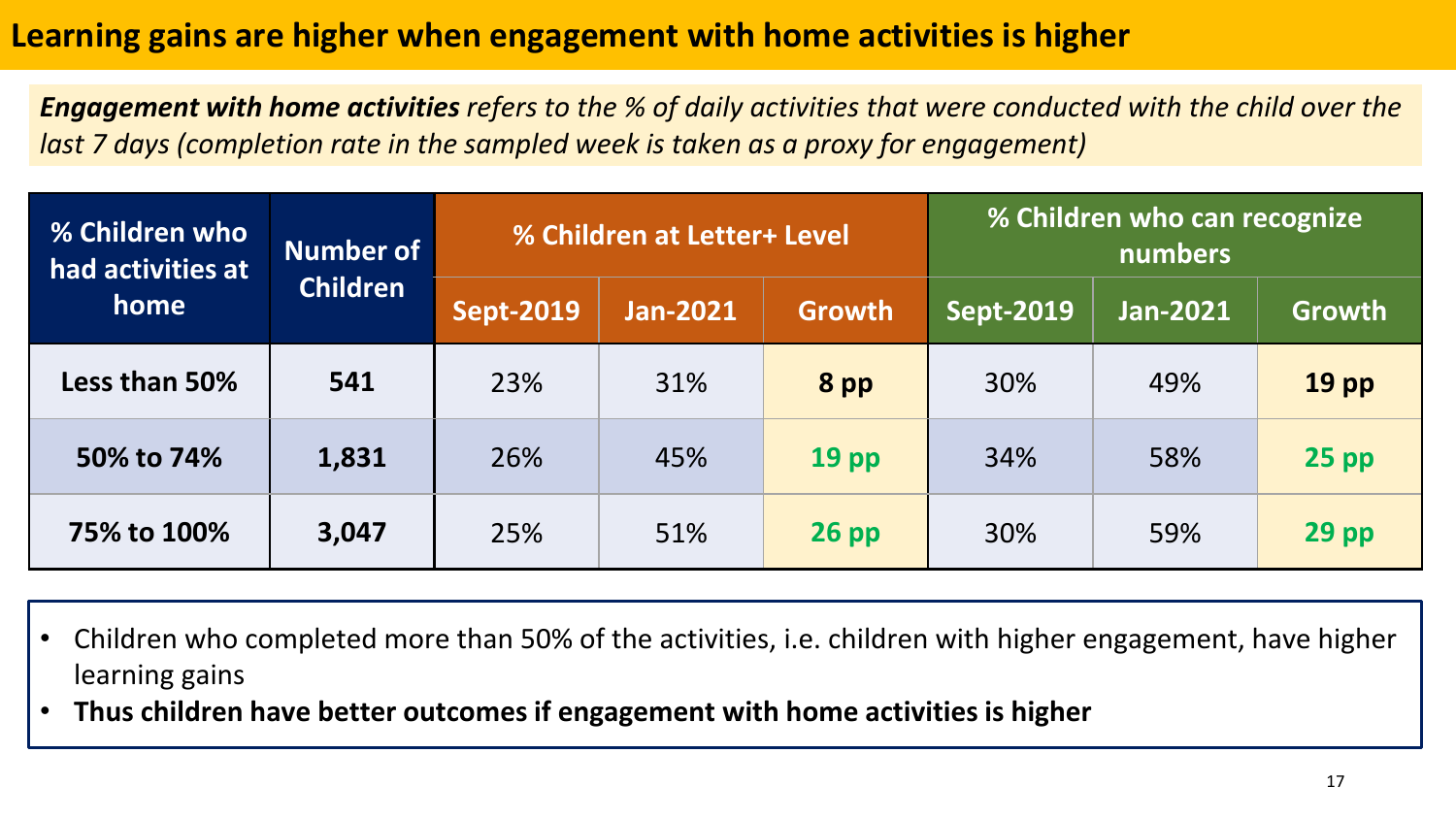# **Learning gains are higher when the mother owns a personal phone**

*Mother's personal phone refers to the phone that the mother owns, meaning the father's phone/other family member's phone is not considered*

| Mother's              | <b>Number of</b><br><b>Children</b> |                  | % of Children at Letter+ Level |                  | % of Children who can recognize<br>numbers |          |         |  |
|-----------------------|-------------------------------------|------------------|--------------------------------|------------------|--------------------------------------------|----------|---------|--|
| <b>Personal Phone</b> |                                     | <b>Sept-2019</b> | <b>Jan-2021</b>                | <b>Growth</b>    | <b>Sept-2019</b>                           | Jan-2021 | Growth  |  |
| No Phone*             | 787                                 | 8%               | 21%                            | $13$ pp          | 11%                                        | 28%      | $17$ pp |  |
| <b>Regular Phone</b>  | 2,503                               | 29%              | 48%                            | 19 <sub>pp</sub> | 36%                                        | 60%      | $25$ pp |  |
| <b>Smart Phone</b>    | 2,285                               | 27%              | 52%                            | $25$ pp          | 33%                                        | 65%      | $32$ pp |  |

*\*Note: 85% of these 787 children still received messages because messages were sent to some other family member's phone (52% had regular phones, 33% had smart phones) – thus, these mothers were secondary users of phones*

- Learning gains were higher for those children whose mothers owned phones furthermore, children of smartphone mothers performed better than children of regular phone mothers
- **Thus additional support will need to be given to those mothers who don't own phones**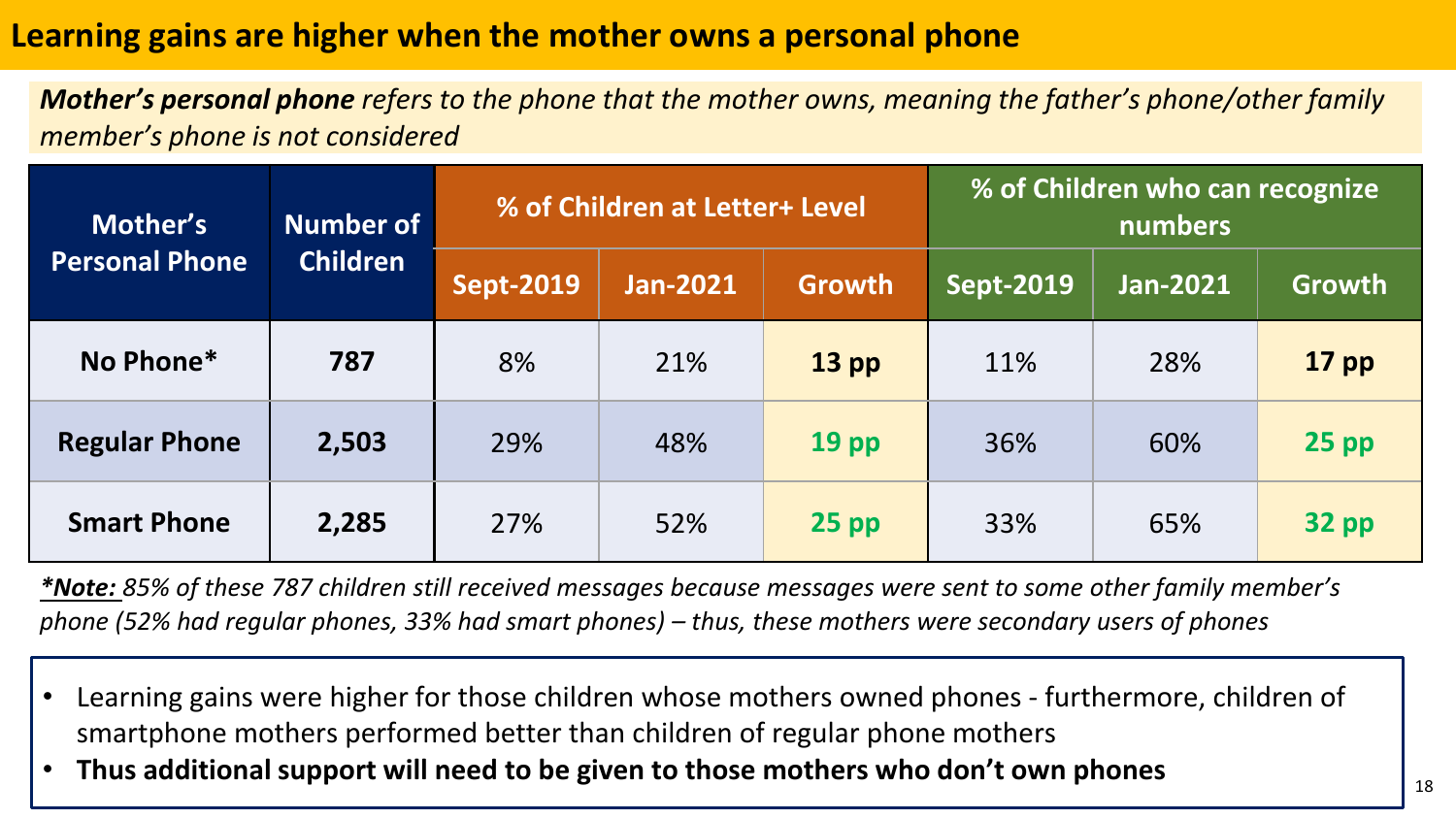# **Even if the mother is not educated, if she has a smart phone her child has better learning**

### **outcomes**

*Mother's personal phone refers to the phone that the mother owns, meaning the father's phone/other family member's phone is not considered*

| Mother's<br><b>Education</b>   | Mother's<br><b>Personal Phone</b> | <b>Number of</b> |                  | % of Children at Letter+ Level |                 | % of Children who can recognize<br>numbers |              |                  |  |
|--------------------------------|-----------------------------------|------------------|------------------|--------------------------------|-----------------|--------------------------------------------|--------------|------------------|--|
| <b>Level</b>                   |                                   | <b>Children</b>  | <b>Sept-2019</b> | Jan-<br>2021                   | Growth          | <b>Sept-2019</b>                           | Jan-<br>2021 | Growth           |  |
| <b>Never went</b><br>to school | No Phone <sup>1</sup>             | 194              | 10%              | 23%                            | $12$ pp         | 15%                                        | 34%          | 19 <sub>pp</sub> |  |
|                                | <b>Regular Phone</b>              | 687              | 33%              | 43%                            | 10 <sub>p</sub> | 41%                                        | 58%          | $17$ pp          |  |
|                                | <b>Smart Phone</b>                | 272              | 31%              | 53%                            | $22$ pp         | 41%                                        | 68%          | $27$ pp          |  |
| Went to<br>school              | No Phone <sup>2</sup>             | 593              | 7%               | 21%                            | $13$ pp         | 9%                                         | 26%          | $17$ pp          |  |
|                                | <b>Regular Phone</b>              | 1,816            | 27%              | 50%                            | $23$ pp         | 34%                                        | 61%          | $27$ pp          |  |
|                                | <b>Smart Phone</b>                | 2,013            | 26%              | 52%                            | $26$ pp         | 32%                                        | 65%          | <b>33 pp</b>     |  |

*1) 77% of these 194 children still received messages as messages were sent to other family member's phone (50% had regular phones, 27% had smart phones) 2) 87% of these 593 children still received messages as messages were sent to other family member's phone (53% had regular phones, 35% had smart phones)* 

- Even if the mother never went to school, if she had a smart phone, her children had better learning outcomes compared to if she had a regular phone or no phone
- For mothers who were educated, having any type of phone led to comparable results however if the educated mother did not have a phone, her children had weaker outcomes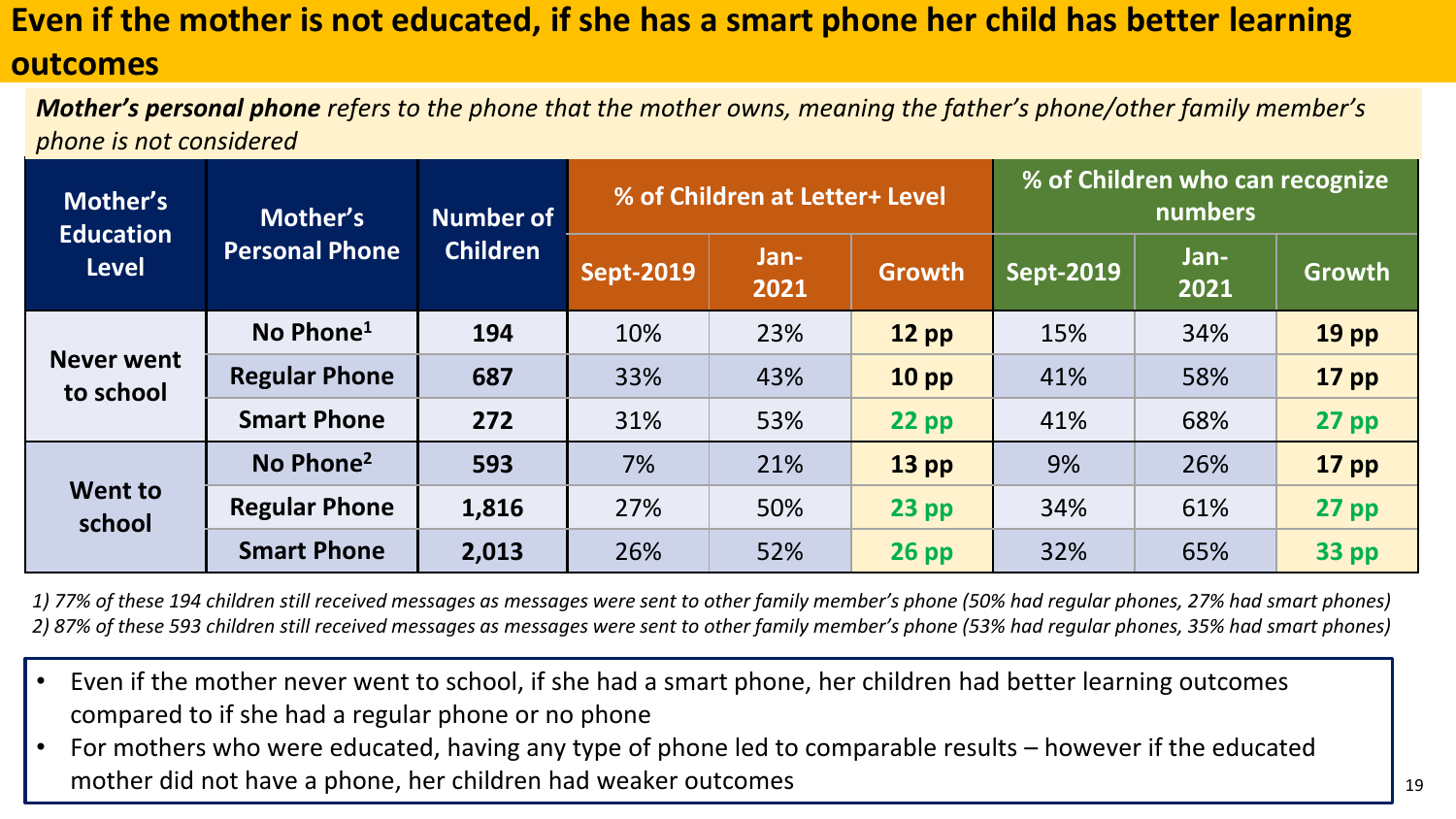# **Learning gains are higher for children who receive additional inputs from AW workers and teachers**

*Additional Inputs refer to education related inputs that the child received, excluding Pratham. These could be inputs from Anganwadi workers/school teacher, tuitions, and textbooks*

| Inputs received by                                        | Number of<br><b>Children</b> | % of Children at Letter+ Level |                 |               | % of Children who can recognize<br>numbers  |                 |         |  |
|-----------------------------------------------------------|------------------------------|--------------------------------|-----------------|---------------|---------------------------------------------|-----------------|---------|--|
| children                                                  |                              | <b>Sept-2019</b>               | <b>Jan-2021</b> | <b>Growth</b> | $\overline{\mathsf{Sept}}$ -2019 $^\dagger$ | <b>Jan-2021</b> | Growth  |  |
| <b>Only Pratham</b><br>inputs received                    | 2,962                        | 23%                            | 42%             | <b>19 pp</b>  | 28%                                         | 53%             | $25$ pp |  |
| 1 or more<br>additional inputs<br>received                | 2,616                        | 28%                            | 51%             | $23$ pp       | 34%                                         | 63%             | $29$ pp |  |
| earning gains were higher for those children who received |                              |                                |                 |               |                                             |                 |         |  |

**For these 2,616 children:** 

- 55% received inputs from Anganwadi workers/school teachers
- 32% received inputs from tuitions
- 
- Learning gains were higher for those children who received some additional inputs **Thus children have better outcomes if they have some support from Anganwadi workers/school teachers and tuitions – maintaining a connection with AWs and schools is crucial** • 18% had textbooks <sup>20</sup>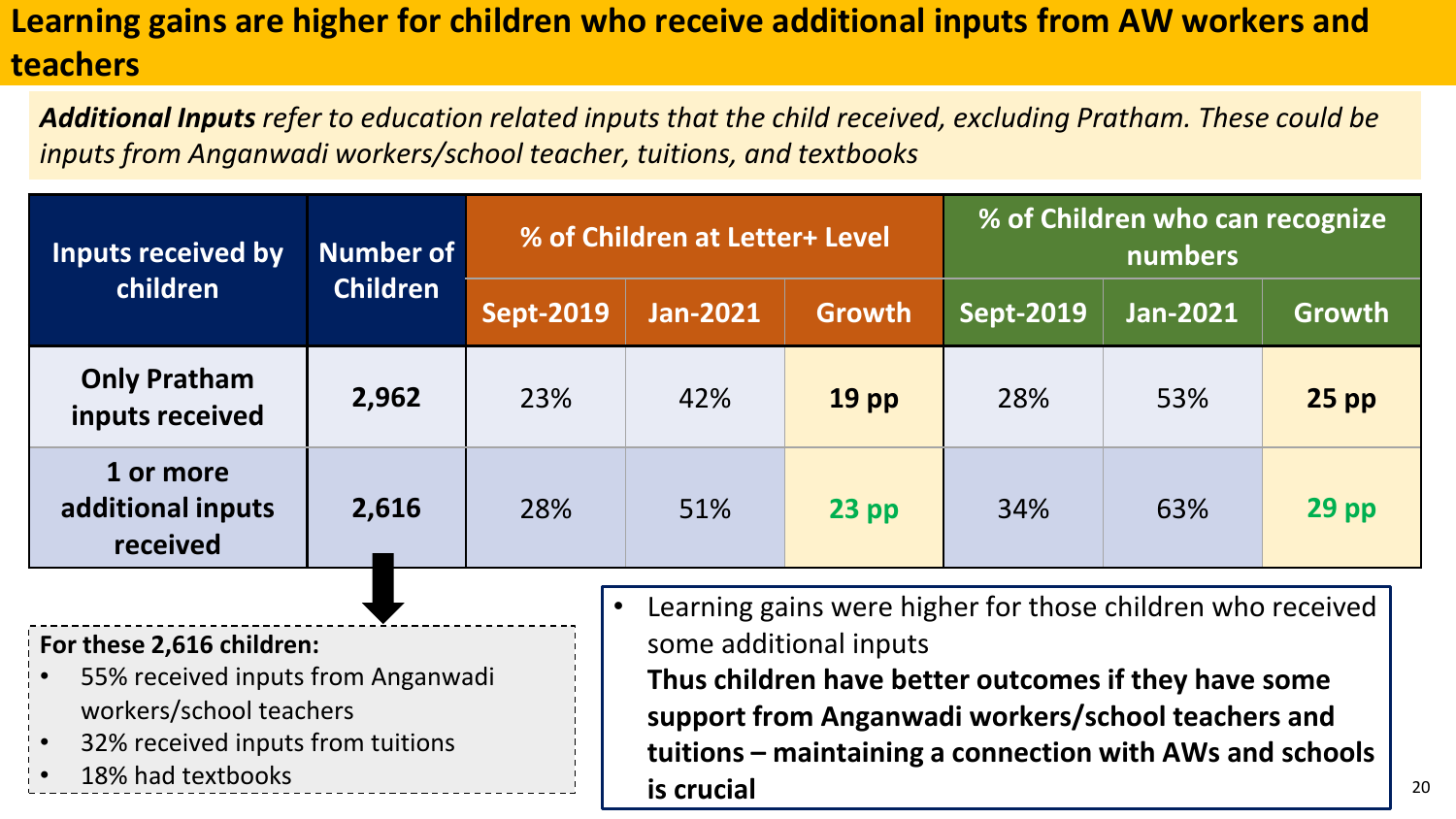# **Key Takeaways**

- A significant number of children made progress in cognitive development activities over the last 1.5 years
- However, amongst children of Ages 5 and 6, more than 55% children could not read letters or recognize numbers over the last 1.5 years – focus on foundational skills is essential before school reopenings

#### **Learning Levels Factors that Impact Learning Levels**

- Children have better outcomes if engagement with home activities is higher
- Learning gains are higher for those children whose mothers own phones and are educated – additional support will need to be given to those mothers who don't own phones and are not educated
- Children have better outcomes if they have support from Anganwadi workers/teachers – maintaining a connection with AWs and schools is crucial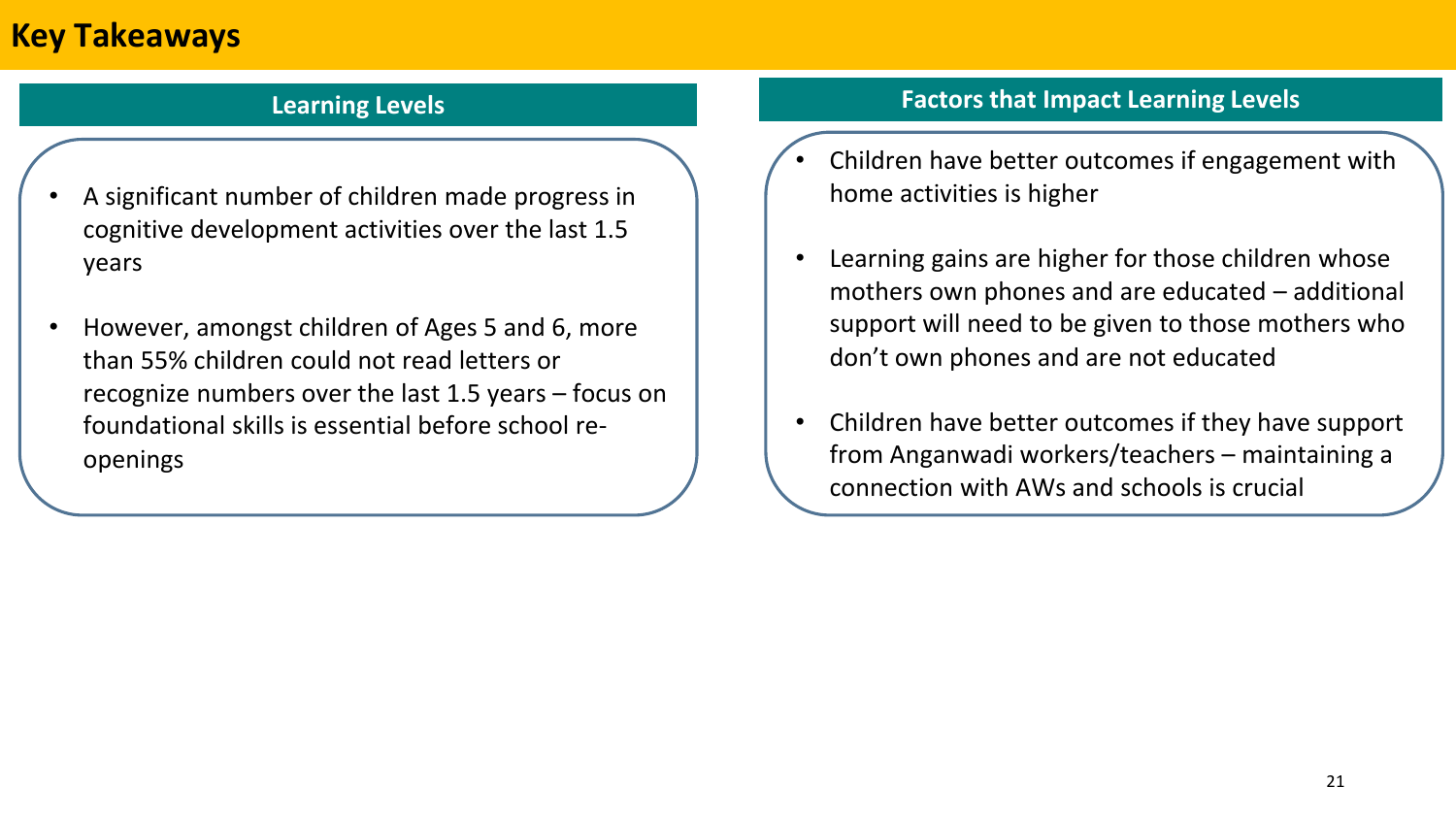# **Enrollment and participation trends**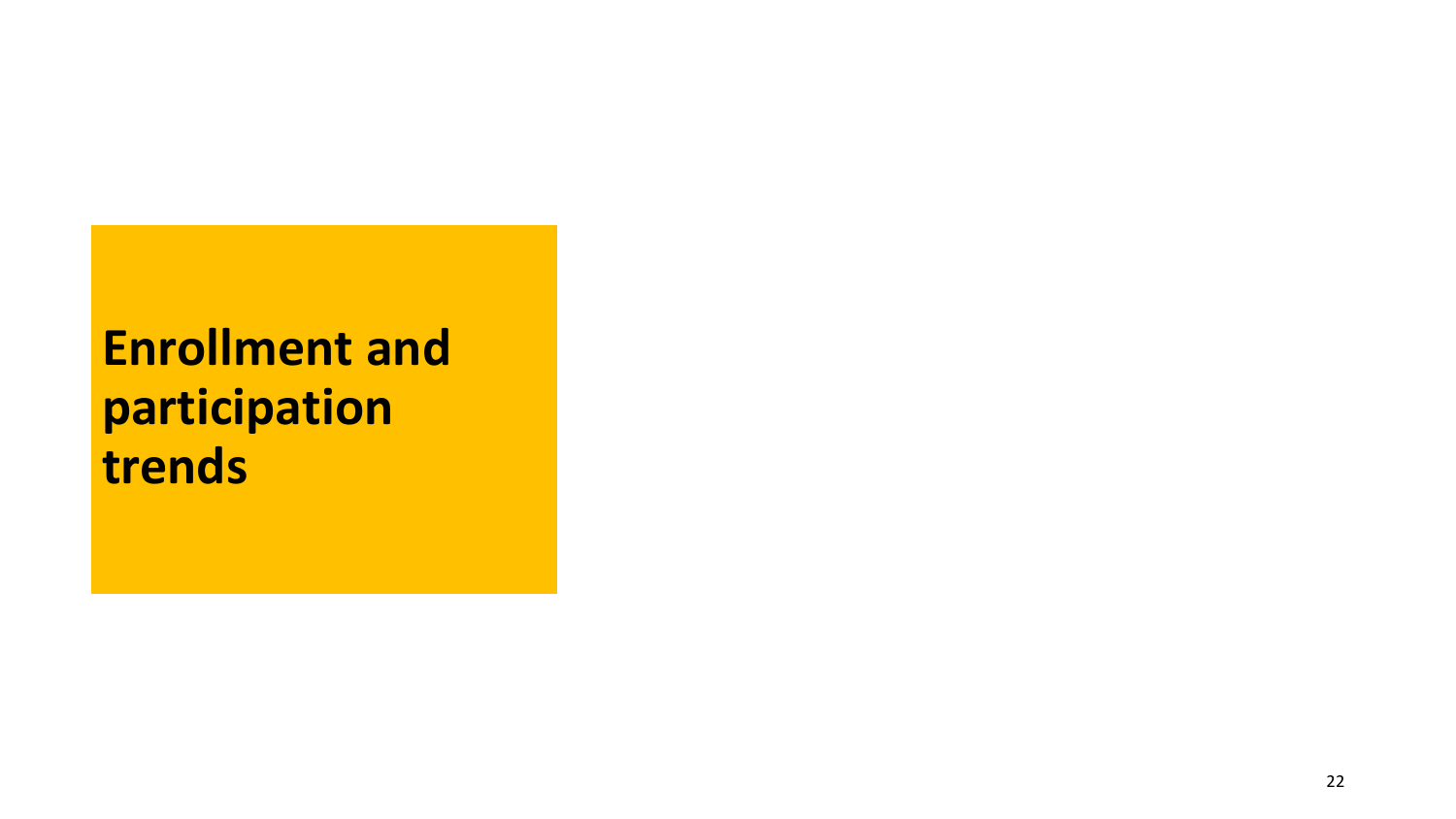# **Coverage – All children who were assessed in Jan-2021**

|                    |                         | # Villages/        |                | # Children Assessed in Jan-2021 |              |
|--------------------|-------------------------|--------------------|----------------|---------------------------------|--------------|
| Program            | <b>State</b>            | <b>Communities</b> | <b>Current</b> | <b>Current</b>                  | <b>Total</b> |
|                    |                         | <b>Covered</b>     | 3+ Years       | 4.5+ Years                      |              |
|                    | Gujarat                 | 50                 | 326            | 627                             | 953          |
| <b>Hamara Gaon</b> | Odisha                  | 90                 | 734            | 2,081                           | 2,815        |
|                    | Rajasthan               | 51                 | 325            | 403                             | 728          |
| <b>Stand Alone</b> | <b>Bihar</b>            | 65                 | 509            | 620                             | 1,129        |
|                    | Gujarat                 | 51                 | 368            | 288                             | 656          |
| Anganwadi          | <b>Uttar Pradesh</b>    | 79                 | 542            | 1,737                           | 2,279        |
| <b>Support</b>     | Maharashtra             | 63                 | 223            | 837                             | 1,060        |
|                    | <b>Andhra Pradesh</b>   | 9                  | 94             | 136                             | 230          |
|                    | <b>Himachal Pradesh</b> | 13                 | 68             | 82                              | 150          |
| <b>Direct</b>      | Karnataka               | 20                 | 184            | 286                             | 470          |
| (ITC, MH           | Maharashtra             | 26                 | 220            | 375                             | 595          |
| Urban, ADP,        | <b>Tamil Nadu</b>       | 16                 | 107            | 111                             | 218          |
| <b>Verizon)</b>    | <b>Telangana</b>        | 18                 | 162            | 181                             | 343          |
|                    | <b>Uttar Pradesh</b>    | 6                  | 45             | 61                              | 106          |
|                    | <b>Uttarakhand</b>      | $\overline{7}$     | 71             | 49                              | 120          |
| <b>Total</b>       |                         | 564                | 3,978          | 7,874                           | 11,852       |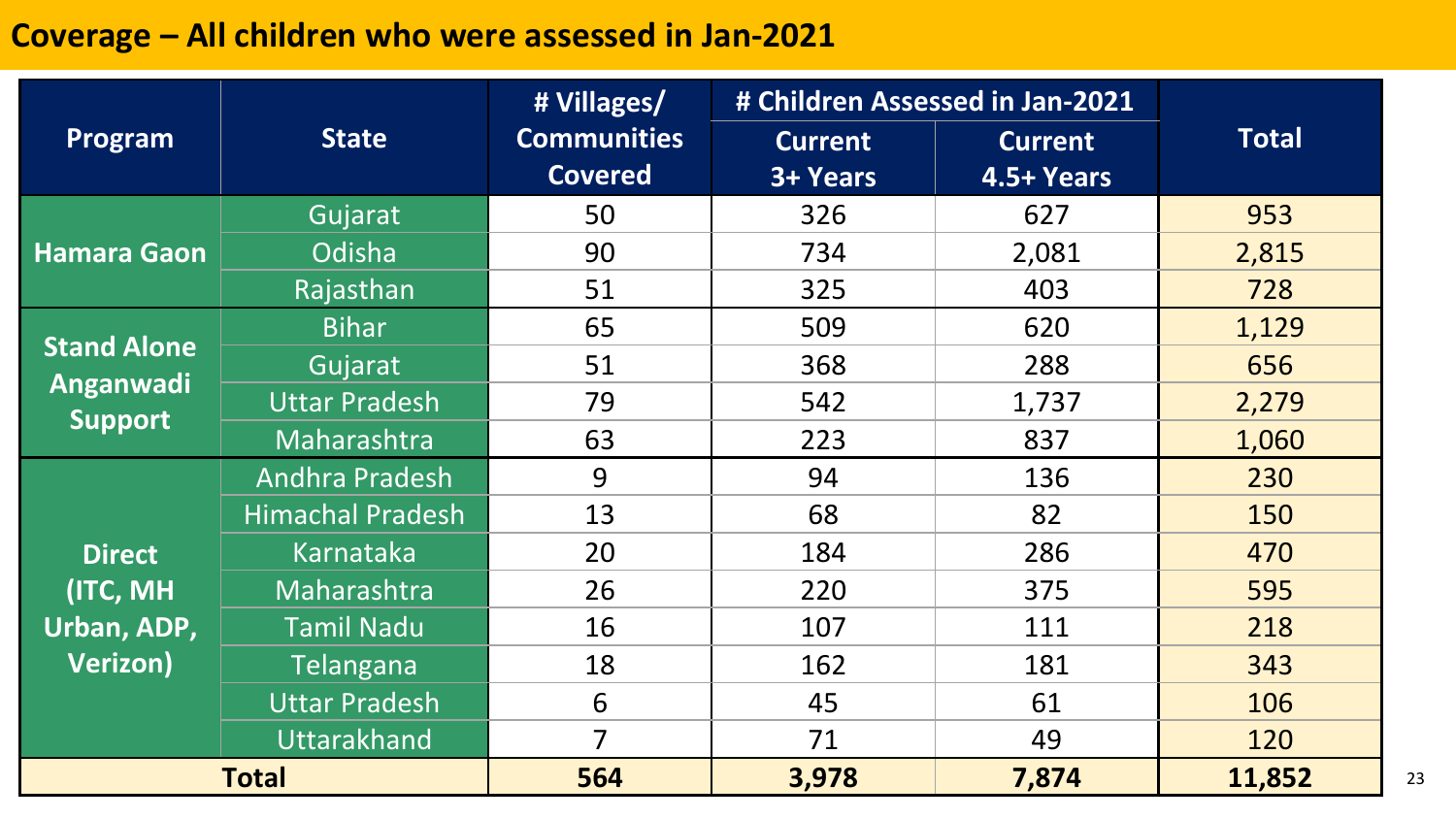# **Overview of all Children Assessed in Jan-2021**



- The majority of children assessed were of ages 4 and 5
- More number of girls were assessed compared to boys
- Last year (AY 19-20), 75% of the children assessed were in Pratham intervention Anganwadis, and 15% were not enrolled anywhere
- This year (AY 20-21), 81% of children are enrolled in Anganwadis, and 11% are enrolled in Std 1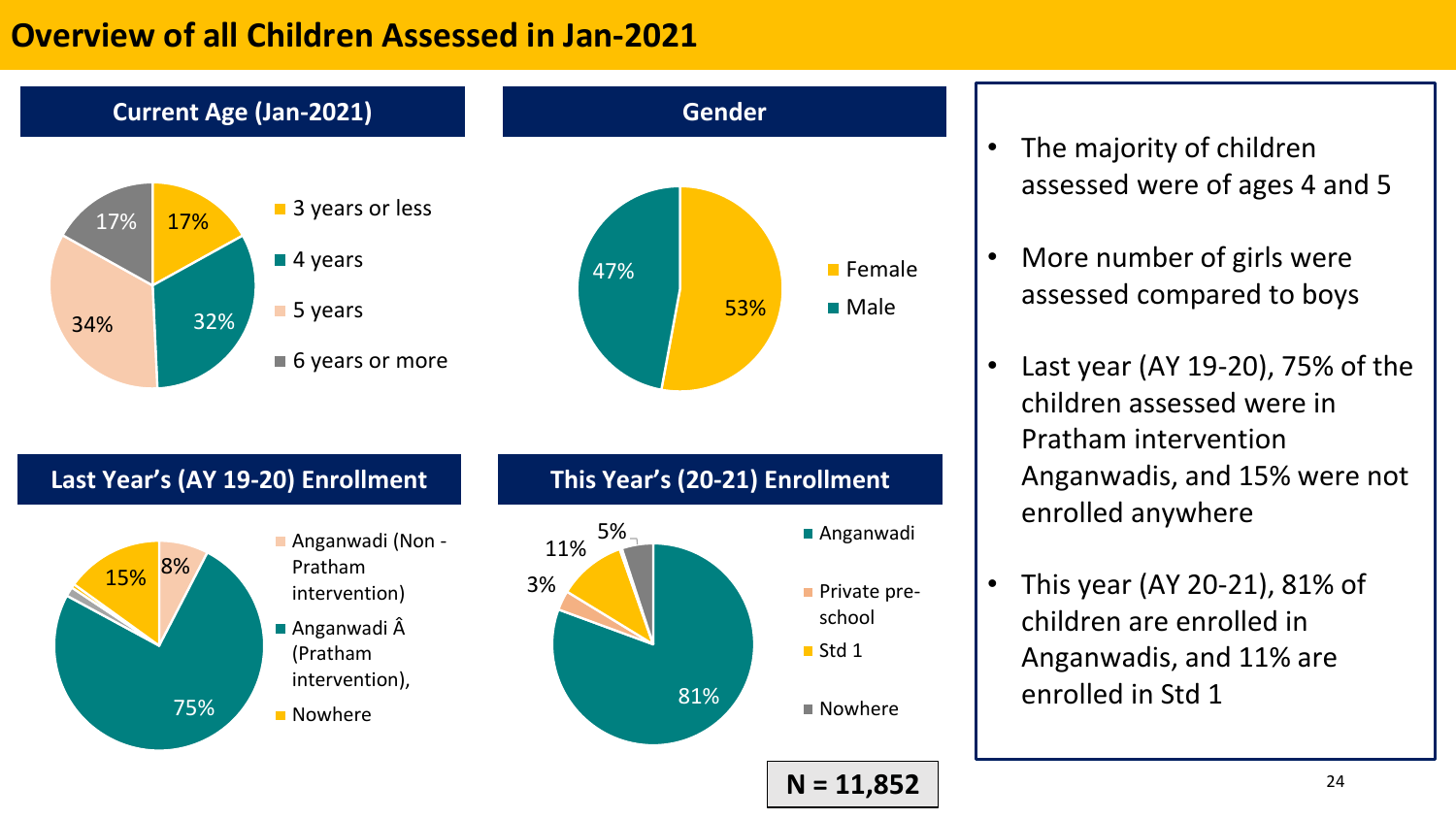**N = 11,852**

| Age             | <b>Number of</b><br><b>Children</b> | Anganwadi | <b>Private</b><br><b>Pre-School</b> | Std 1 | <b>Nowhere</b> | <b>Total</b> |
|-----------------|-------------------------------------|-----------|-------------------------------------|-------|----------------|--------------|
| 3 years or less | 1,995                               | 88%       | 1%                                  | 0%    | 11%            | 100%         |
| 4 years         | 3,813                               | 93%       | 2%                                  | 1%    | 4%             | 100%         |
| 5 years         | 4,023                               | 87%       | 4%                                  | 6%    | 3%             | 100%         |
| 6 years or more | 2,021                               | 39%       | 6%                                  | 49%   | 5%             | 100%         |

- There were still 11% of Age 3 children who were not enrolled anywhere
- Only 50% of Age 6 children transitioned to Std 1 in AY 20-21, while 40% were still in Anganwadis
- **We need to ensure that Age 3 are enrolled in Anganwadis, and Age 6 children are enrolled in Std 1 next academic year**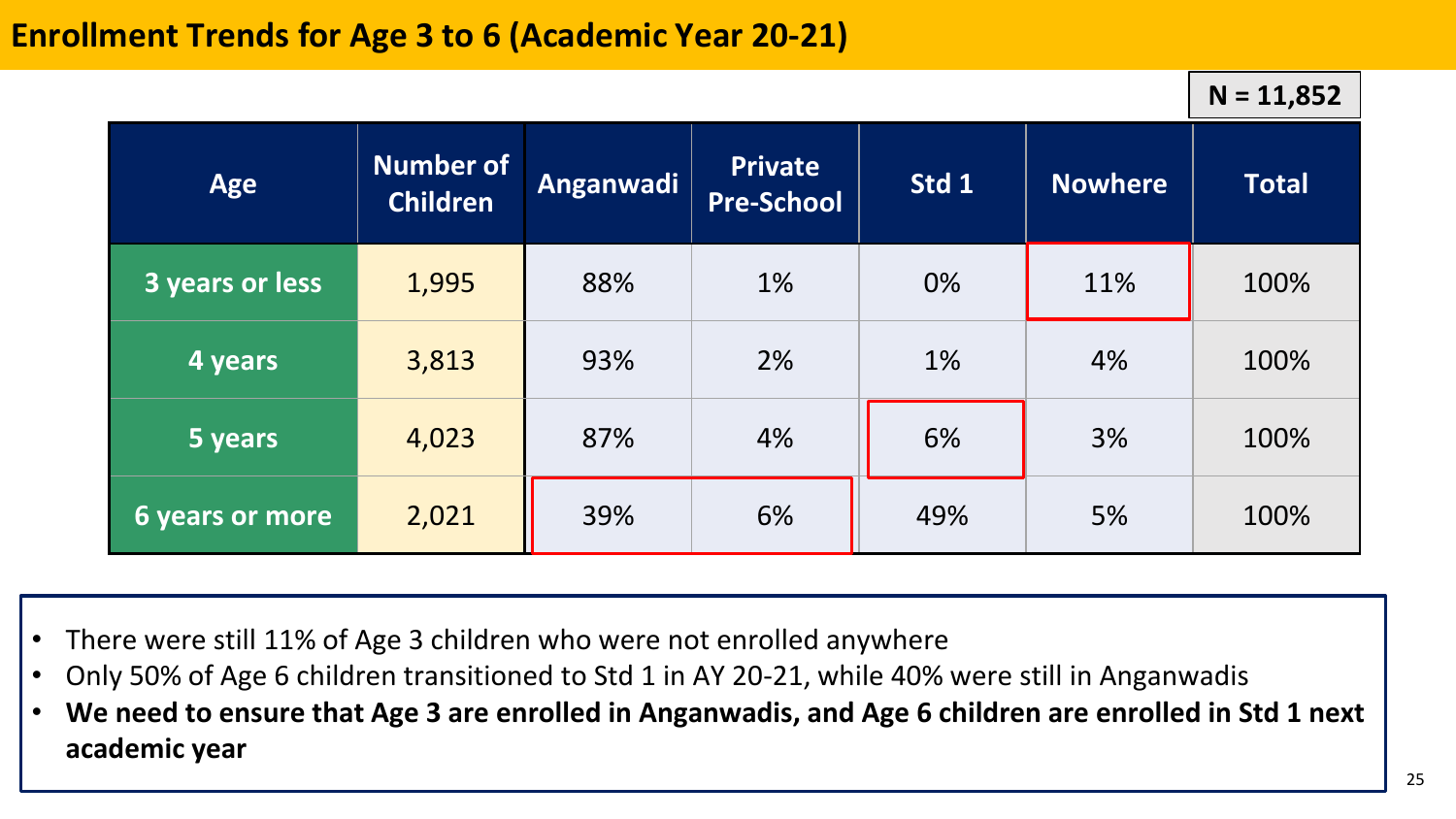# **ASER 2018 - Enrollment trends of Age 3 to 8 (National)**

#### **ASER 2018: % of age 3 to 8 children who were enrolled in various pre-school and schools**

|            |                  | <b>Pre-School</b>                  |                |                       | <b>School</b>  |                  |                  |                        |                        |              |
|------------|------------------|------------------------------------|----------------|-----------------------|----------------|------------------|------------------|------------------------|------------------------|--------------|
| <b>Age</b> | <b>AW</b>        | <b>Govt Pre-</b><br><b>Primary</b> | Pvt<br>LKG/UKG | Pre school  <br>total | Govt           | Pvt              | <b>Other</b>     | <b>School</b><br>total | <b>Not</b><br>enrolled | <b>Total</b> |
| Age 3      | 57               | $\boldsymbol{1}$                   | 10             | 68                    | $\overline{2}$ | $\boldsymbol{1}$ | $\boldsymbol{0}$ | 3                      | 29                     | 100          |
| Age 4      | 51               | $\overline{2}$                     | 23             | 76                    | 5              | $\overline{3}$   | $\boldsymbol{0}$ | 9                      | 16                     | 100          |
| Age 5      | 28               | $\overline{3}$                     | 28             | 58                    | 23             | 10               | $\boldsymbol{0}$ | 33                     | 8                      | 100          |
| Age 6      | 8                | $\overline{2}$                     | 16             | 26                    | 50             | 21               | $\mathbf{1}$     | 71                     | 3                      | 100          |
| Age 7      | $\overline{2}$   | $\boldsymbol{1}$                   | $\overline{7}$ | 10                    | 59             | 29               | $\mathbf{1}$     | 88                     | $\overline{2}$         | 100          |
| Age 8      | $\boldsymbol{1}$ | $\boldsymbol{0}$                   | $\overline{3}$ | 4                     | 63             | 31               | $\boldsymbol{1}$ | 94                     | $\overline{2}$         | 100          |

• As per ASER 2018 national data, almost 30% of Age 5-6 children were not enrolled anywhere – this figure was lower in ECE SBA locations (11%)

- More than 30% Age 5 children were enrolled in school this figure was also lower in ECE SBA locations (5%)
- About 25% of Age 6 children were still in pre-school this figure was much higher in ECE SBA locations (45%)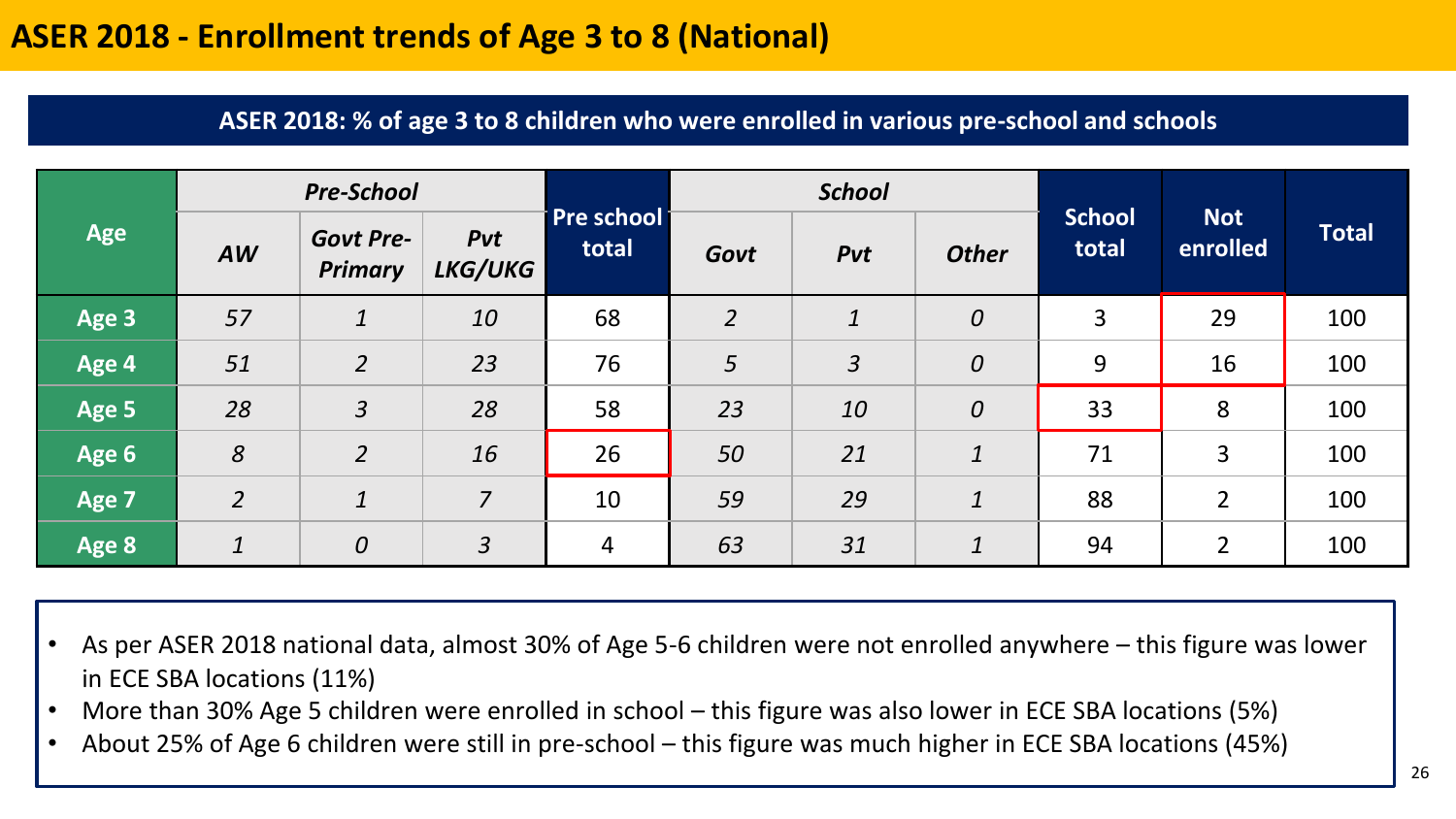# **Entry into Std 1 at the right age is important because age makes a difference in learning**



- Overall, almost 20% of children enrolled in Std 1 in Academic Year 20-21 were of Age 5
- Children who entered Std 1 at Age 5 had poorer reading and arithmetic skills- **hence entry into Std 1 at the right age is very important**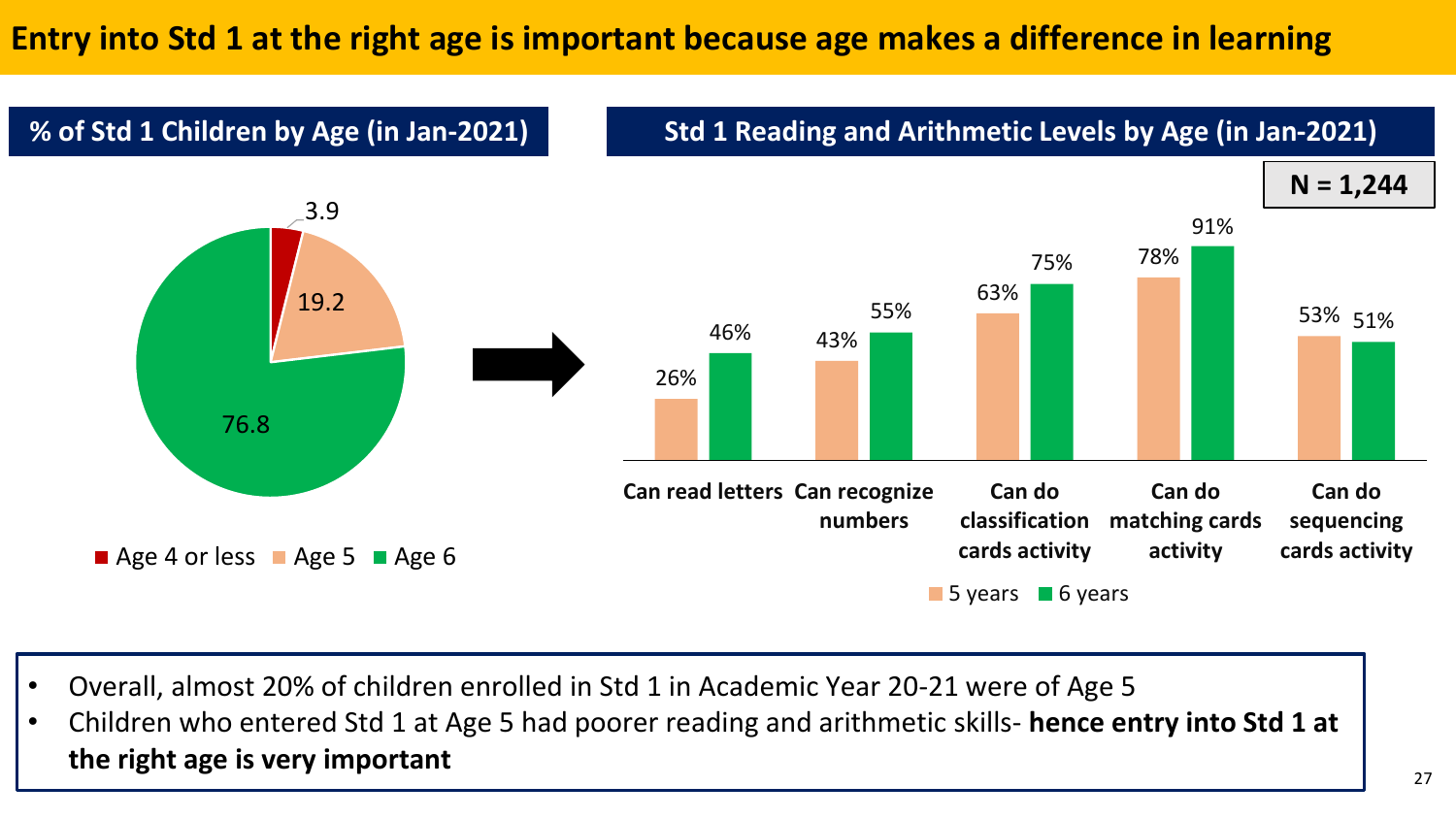# **Participation in home and mohalla activities by age**

|                        |                         |                                                              | <b>Participation in Home Activities</b>                    | <b>Participation in Mohalla</b><br><b>Activities</b> |                                                                          |                                                          |
|------------------------|-------------------------|--------------------------------------------------------------|------------------------------------------------------------|------------------------------------------------------|--------------------------------------------------------------------------|----------------------------------------------------------|
| <b>Child's Age</b>     | # of<br><b>Children</b> | $Avg\#of$<br>activities sent<br>in the last 7<br><b>days</b> | $Avg\#of$<br>activities<br>conducted in<br>the last 7 days | % of activities<br>conducted                         | $%$ who<br>participate in<br>Mothers'<br><b>Group</b><br><b>Meetings</b> | $%$ who<br>participate in<br>Children's<br><b>Groups</b> |
| <b>3 years or less</b> | 1,995                   | 5                                                            | $\overline{4}$                                             | 75%                                                  | 70%                                                                      | 51%                                                      |
| 4 years                | 3,813                   | 5                                                            | 4                                                          | 76%                                                  | 75%                                                                      | 58%                                                      |
| 5 years                | 4,023                   | 5                                                            | 3                                                          | 74%                                                  | 75%                                                                      | 55%                                                      |
| <b>6 years or more</b> | 2,021                   | $\overline{4}$                                               | 3                                                          | 73%                                                  | 51%                                                                      | 73%                                                      |
| <b>Total</b>           | 11,852                  | 5                                                            | 4                                                          | 75%                                                  | 70%                                                                      | 58%                                                      |

- Parents had conducted 75% of the activities sent to them in the last 7 days. The completion rate in June 2020 was 93% (for a sample of 525 children).
- 70% of mothers were a part of an active mothers' group. Participation dropped for mothers of 6+ children.
- 58% of children were a part of a volunteer-led children's group. Participation was higher for 6+ children. | 28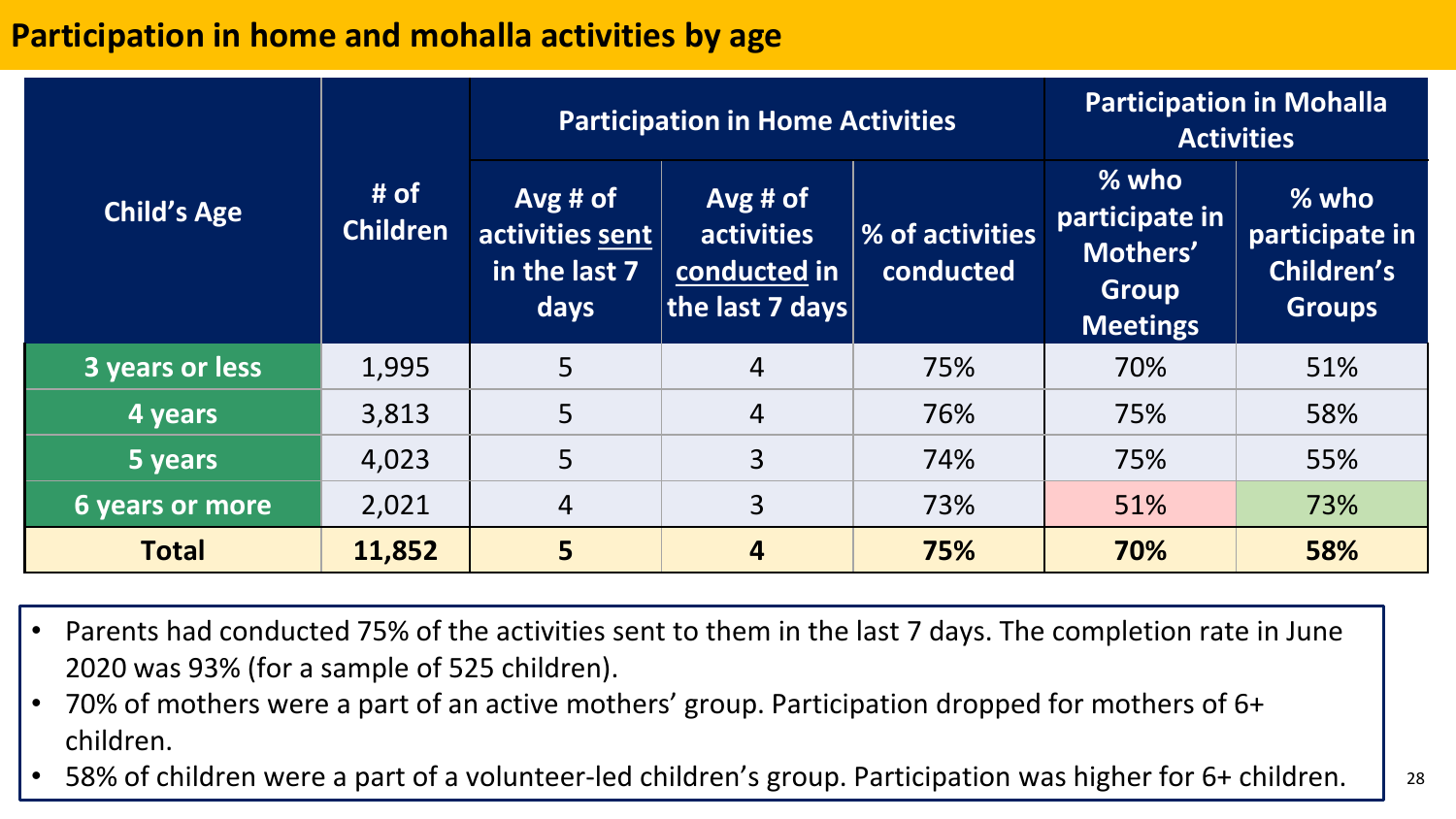# **Participation in home and mohalla activities varies across programs**

|                          |                         |               |                                                 | <b>Participation in Home Activities</b>                        | <b>Participation in Mohalla Activities</b> |                                            |                                                               |
|--------------------------|-------------------------|---------------|-------------------------------------------------|----------------------------------------------------------------|--------------------------------------------|--------------------------------------------|---------------------------------------------------------------|
| <b>Program</b>           | <b>State</b>            | # of Children | $Avg$ # of<br>activities sent<br>in last 7 days | $Avg$ # of<br><b>activities</b><br>conducted in<br>last 7 days | % of activities<br>conducted               | % who<br>participate in<br>Mothers' Groups | % who<br>participate in<br><b>Children's</b><br><b>Groups</b> |
|                          | Gujarat                 | 953           | $\overline{2}$                                  |                                                                | 76%                                        | 79%                                        | 67%                                                           |
| <b>Hamara Gaon</b>       | Odisha                  | 2,815         | 3                                               | $\overline{2}$                                                 | 83%                                        | 73%                                        | 42%                                                           |
|                          | Rajasthan               | 728           | 6                                               | 4                                                              | 68%                                        | 94%                                        | 76%                                                           |
|                          | <b>Bihar</b>            | 1,129         | 6                                               | 4                                                              | 59%                                        | 73%                                        | 12%                                                           |
| <b>Stand Alone</b>       | Gujarat                 | 656           | $\overline{2}$                                  | $\overline{2}$                                                 | 90%                                        | 29%                                        | 96%                                                           |
| <b>Anganwadi Support</b> | <b>Uttar Pradesh</b>    | 2,279         | 6                                               | 5                                                              | 76%                                        | 82%                                        | 84%                                                           |
|                          | Maharashtra (Talasari)  | 1,060         | 6                                               | 3                                                              | 56%                                        | 98%                                        | 100%                                                          |
|                          | Andhra Pradesh          | 230           | 7                                               | $\overline{7}$                                                 | 98%                                        | 5%                                         | 5%                                                            |
|                          | <b>Himachal Pradesh</b> | 150           | 5                                               | 4                                                              | 72%                                        | 75%                                        | 78%                                                           |
| Direct (ITC,             | Karnataka               | 470           | 6                                               | 6                                                              | 91%                                        | 29%                                        | 51%                                                           |
| MH Urban, ADP,           | Maharashtra             | 595           | 6                                               | 5                                                              | 76%                                        | 4%                                         | 0%                                                            |
| Verizon)                 | <b>Tamil Nadu</b>       | 218           | $\overline{7}$                                  | 5                                                              | 79%                                        | 77%                                        | 36%                                                           |
|                          | <b>Telangana</b>        | 343           | $\overline{7}$                                  | $\overline{7}$                                                 | 100%                                       | 99%                                        | 80%                                                           |
|                          | <b>Uttar Pradesh</b>    | 106           | 5                                               | 4                                                              | 72%                                        | 53%                                        | 61%                                                           |
|                          | Uttarakhand             | 120           | 4                                               | 3                                                              | 69%                                        | 17%                                        | 23%                                                           |
| <b>Total</b>             |                         | 11,852        | 5                                               | 4                                                              | 75%                                        | 70%                                        | 58%                                                           |

• There was considerable variation in participation in mohalla activities between Direct programs and Hamara Gaon/ Anganwadi Support 29